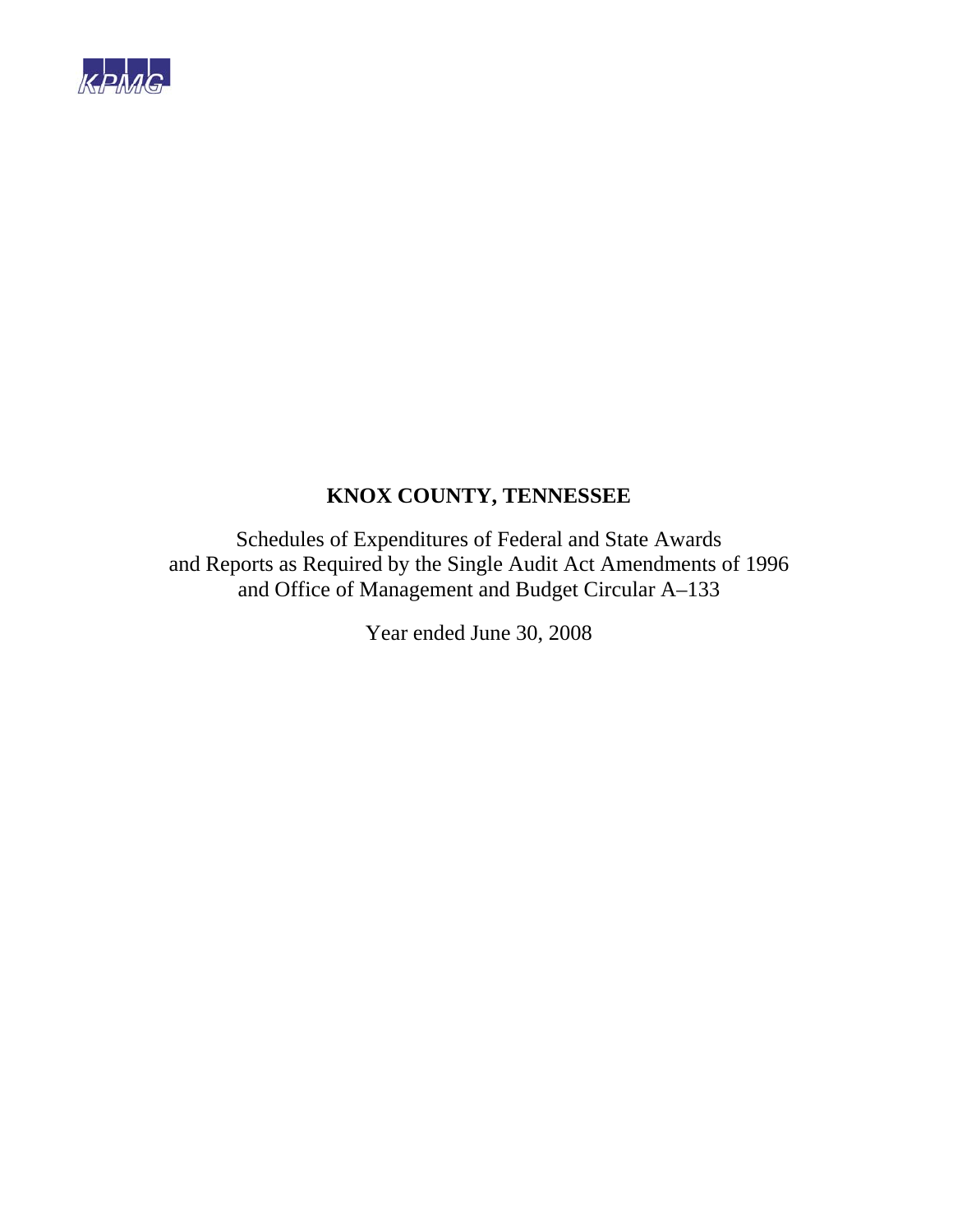## **Table of Contents**

|                                                                                                                                                                                                                                     | Page |
|-------------------------------------------------------------------------------------------------------------------------------------------------------------------------------------------------------------------------------------|------|
| Report on Internal Control Over Financial Reporting and on Compliance and Other Matters<br>Based on an Audit of Financial Statements Performed in Accordance with Government<br><b>Auditing Standards</b>                           |      |
| Report on Compliance with Requirements Applicable to Each Major Program and on Internal<br>Control Over Compliance in Accordance with OMB Circular A-133 and on the Schedules of<br><b>Expenditures of Federal and State Awards</b> | 6    |
| Schedule of Expenditures of Federal Awards for the Year ended June 30, 2008                                                                                                                                                         | 9    |
| Schedule of Expenditures of State Awards for the Year ended June 30, 2008                                                                                                                                                           | 17   |
| Notes to Schedules of Expenditures of Federal and State Awards for the<br>Year ended June 30, 2008                                                                                                                                  | 21   |
| Schedule of Findings and Questioned Costs                                                                                                                                                                                           | 23   |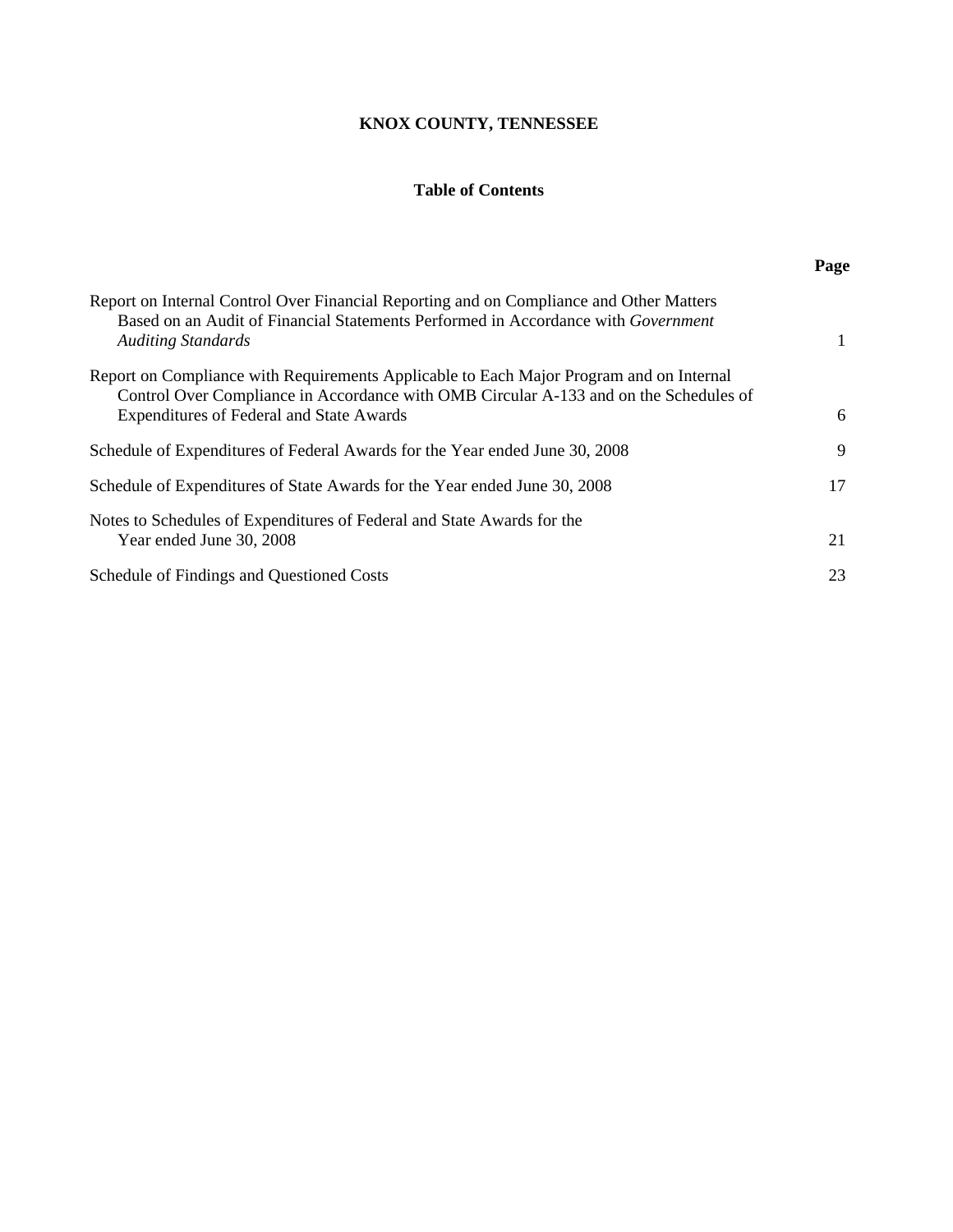

 **KPMG LLP**  401 Commerce Street, Suite 1000 Nashville, TN 37219-2422

## **Report on Internal Control Over Financial Reporting and on Compliance and Other Matters Based on an Audit of Financial Statements Performed in Accordance with** *Government Auditing Standards*

Knox County Mayor and the County Commissioners of Knox County, Tennessee:

We have audited the financial statements of the governmental activities, the aggregate discretely presented component units, each major fund, and the aggregate remaining fund information of Knox County, Tennessee (the County) as of and for the year ended June 30, 2008, which collectively comprise the County's basic financial statements, and have issued our report thereon dated January 29, 2009. Our report referred to the adoption of GASB Statement No. 45, *Accounting and Financial Reporting by Employers for Postemployment Benefits Other Than Pensions*, effective July 1, 2007. We conducted our audit in accordance with auditing standards generally accepted in the United States of America and the standards applicable to financial audits contained in *Government Auditing Standards,* issued by the Comptroller General of the United States.

## **Internal Control over Financial Reporting**

In planning and performing our audit of the aforementioned financial statements, we considered the County's internal control over financial reporting as a basis for designing our auditing procedures for the purpose of expressing our opinions on the financial statements, but not for the purpose of expressing an opinion on the effectiveness of the County's internal control over financial reporting. Accordingly, we do not express an opinion on the effectiveness of the County's internal control over financial reporting.

Our consideration of internal control over financial reporting was for the limited purpose described in the preceding paragraph and would not necessarily identify all deficiencies in internal control that might be significant deficiencies or material weaknesses. However, as discussed below, we identified certain deficiencies in internal control over financial reporting that we consider to be significant deficiencies.

A control deficiency exists when the design or operation of a control does not allow management or employees, in the normal course of performing their assigned functions, to prevent or detect misstatements on a timely basis. A significant deficiency is a control deficiency, or combination of control deficiencies, that adversely affects the entity's ability to initiate, authorize, record, process, or report financial data reliably in accordance with generally accepted accounting principles such that there is more than a remote likelihood that a misstatement of the entity's financial statements that is more than inconsequential will not be prevented or detected by the entity's internal control over financial reporting.

A material weakness is a significant deficiency, or combination of significant deficiencies, that results in more than a remote likelihood that a material misstatement of the financial statements will not be prevented or detected by the entity's internal control. Our consideration of internal control over financial reporting was for the limited purpose described in the first paragraph of this section and would not necessarily identify all deficiencies in the internal control that might be significant deficiencies, and accordingly, would not necessarily identify all significant deficiencies that are also considered to be material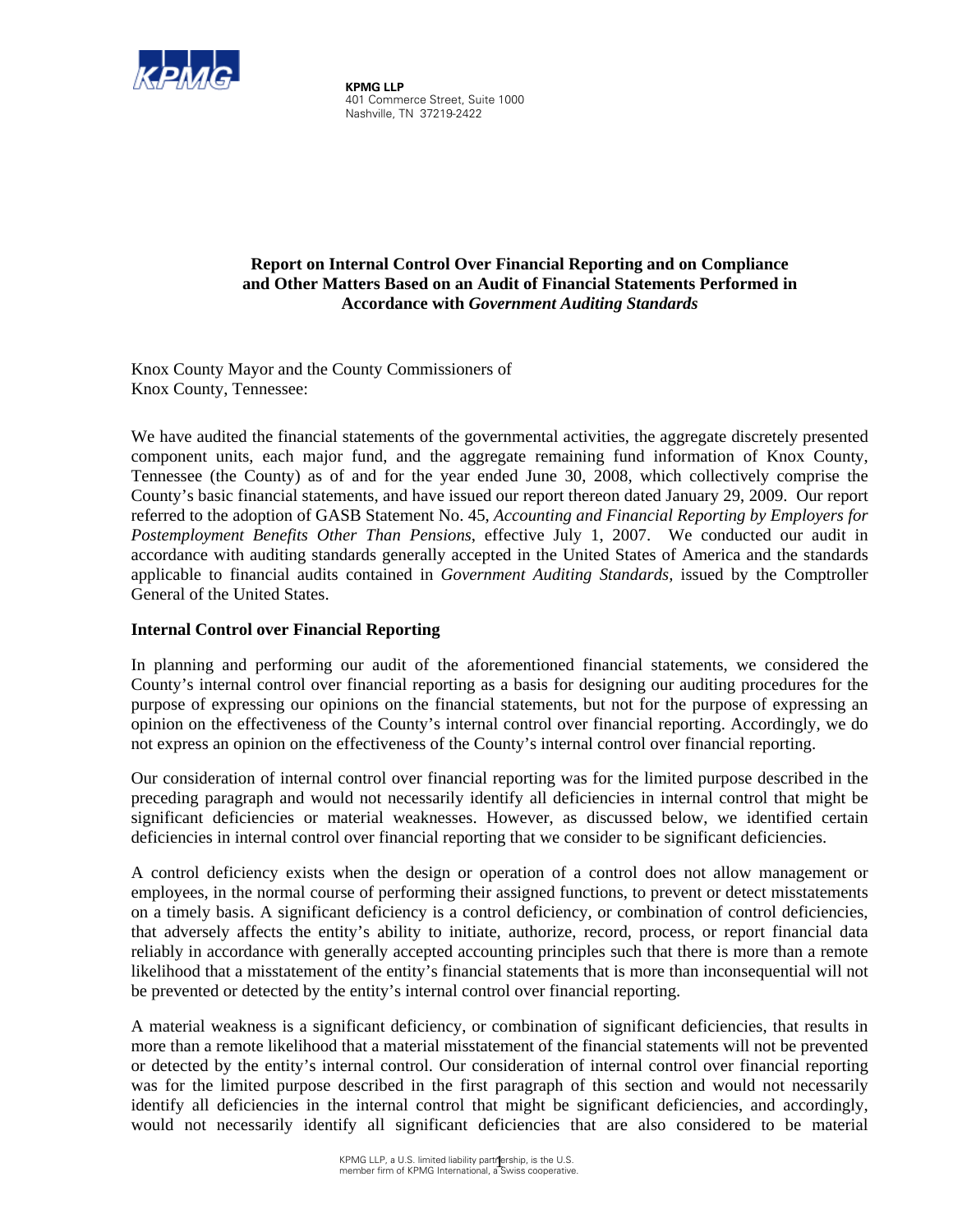weaknesses. However, as discussed below, we identified certain significant deficiencies to be material weaknesses.

The County's response to the findings identified in our audit is provided below*.* We did not audit the County's response and, accordingly, we express no opinion on it.

#### **Material Weaknesses:**

#### **CONSTITUTIONAL OFFICERS**

#### *Finding 08-01: Consolidated Financial Reporting*

The Department of Finance requested that all of Knox County's constitutional offices provide reporting packages which provide detailed financial activity of those offices for inclusion in the CAFR. The Department of Finance has not historically been provided information by the constitutional offices in a format that can be used to develop the CAFR balances and disclosures. Upon inquiry of staff in the Constitutional Offices, we determined that, while data was prepared and reconciled by the Constitutional Offices for their internal reporting purposes, no such data was developed on a regular basis in the format required for development of the CAFR. Further, such information was also not provided in a manner that permits the Department of Finance to prepare clear, concise, and timely internal financial management reports such that management can obtain a complete overview of the County's overall financial position.

We recommend that all constitutional officers provide information at least quarterly, which includes information that is sufficiently detailed so that the Department of Finance can easily lift this information from the reporting packages and generate interim financial reports as needed for both internal and external reporting purposes. If system limitations prevent year-to-date information from being generated and provided, it should be the responsibility of the constitutional office to consolidate this activity in a detailed summary schedule that can be tied back to the supporting documentation.

#### *Management's Response*

Management concurs that information in the format used for financial reporting purposes has not been provided to the Department of Finance. It should be noted that, in years prior to the 2008 fiscal year, each office provided the underlying schedules and other information of its account balances and activity to the predecessor external auditing firms during the annual audit. Upon completion of the auditors' work in the various constitutional offices, the auditors worked with each office to prepare the schedules in the format required for the CAFR, and provided these schedules to the Department of Finance. This long-standing practice, agreed-to by management as well as by the predecessor auditors, was performed for consistency and convenience.

The Department of Finance will work with the management of each constitutional office to develop a reporting format, based on the schedules and reports that each office already generates from its records, that will result in preparation of the various schedules in the format needed for the CAFR. This information will be provided in the required format for the year ending June 30, 2009. The feasibility of preparing these schedules on an interim basis beginning with the upcoming fiscal year will be evaluated.

#### *Finding 08-02: Other Specific Constitutional Officers Accounting Matters*

We also noted the following accounting matters related to various constitutional offices:

• The Trustee's Office had difficulty determining the appropriate level of activity to include in their CAFR balances because of various transfers among accounts which caused amounts to be double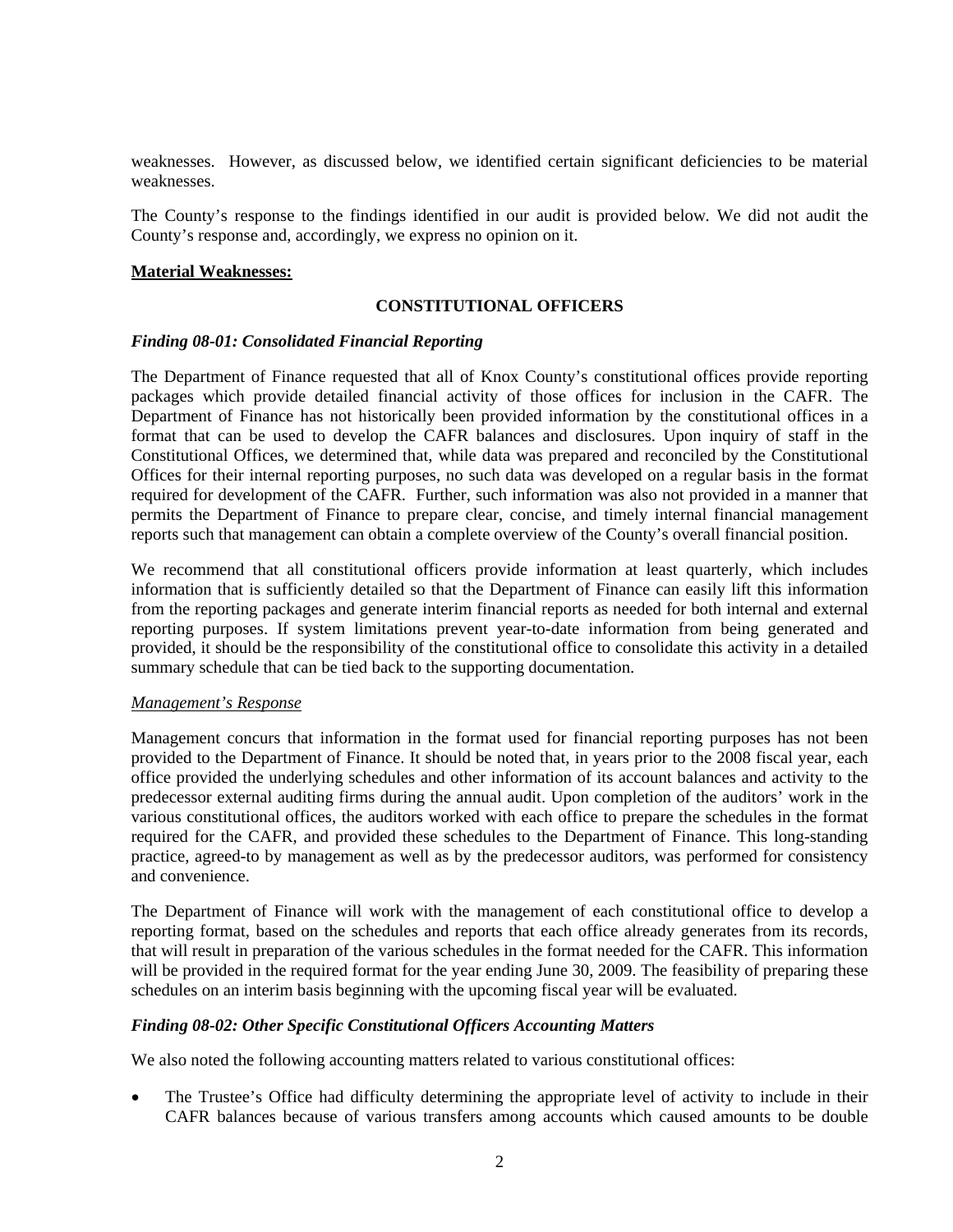counted. Between the initial submission and the amounts presented in the final CAFR, total cash receipts and disbursements were adjusted by almost \$400 million.

- The County Clerk's office experienced a change in administration during fiscal year 2009, prior to the start of the 2008 financial statement audit. The accounting records for fiscal year 2008 were not well organized, and consultants needed to be hired to help the office close its books. We also observed that ten deposits out of thirty selected for testing were not made within three business days of receiving the funds as required by the state.
- Certain routine financial transactions and reports for the Criminal and Fourth Circuit Court (including actual financial statements) are recorded manually (handwritten), and no computer generated reports are utilized.

To address these weaknesses, we recommend:

- The Trustee's office develop a detailed schedule or reporting mechanism to properly identify and eliminate all duplicate transfer activity that exists in order to produce timely consolidated financial results.
- All deposits of tax payer money should be made in accordance with existing policies and procedures and state law.
- All financial data obtained by any Knox County entity should be recorded in a computerized system of record to increase the efficiency and reliability of the financial information. Any manually maintained financial information should be minimized.

#### *Management's Response*

#### *Trustee:*

The cash transactions handled by the Trustee's Office include numerous transactions between various cash accounts which, if not eliminated, would result in duplicate amounts reported in the Combined Schedule of Cash Receipts, Disbursements and Balances. As noted in the reply to the comment regarding "Consolidated Financial Reporting" for the Constitutional Offices, the practice in prior years had been for the Constitutional Offices to work with the predecessor auditors, providing financial schedules and activity information to the auditors who then provided the necessary schedules for the CAFR to the Department of Finance after the audit procedures had been completed. Of additional note is that the Trustee's Office experienced a significant amount of personnel turnover during the fiscal year due to the turmoil created by the various iterations of the Term Limit lawsuit decisions which affected several of the Constitutional **Offices** 

During the current year, the Trustee's Office, in compiling the required information, noted that the prior year schedules were difficult to follow but did create schedules for the fiscal year 2008 and did in fact derive the necessary information. The "initial submission" was provided to the auditors with the explicit knowledge that the document was a work in progress. The Trustee's Office did continue the preparation of the CAFR schedules and generated the final amounts reported in the CAFR, and has already developed and implemented detailed procedures to follow in preparing these schedules for future years.

#### *County Clerk:*

The County Clerk's office experienced a change in administration during fiscal year 2009. With the change in administration, we have put procedures in place so that financial statements of the County Clerk's office are organized and that current personnel have books in order for the current fiscal year of 2009.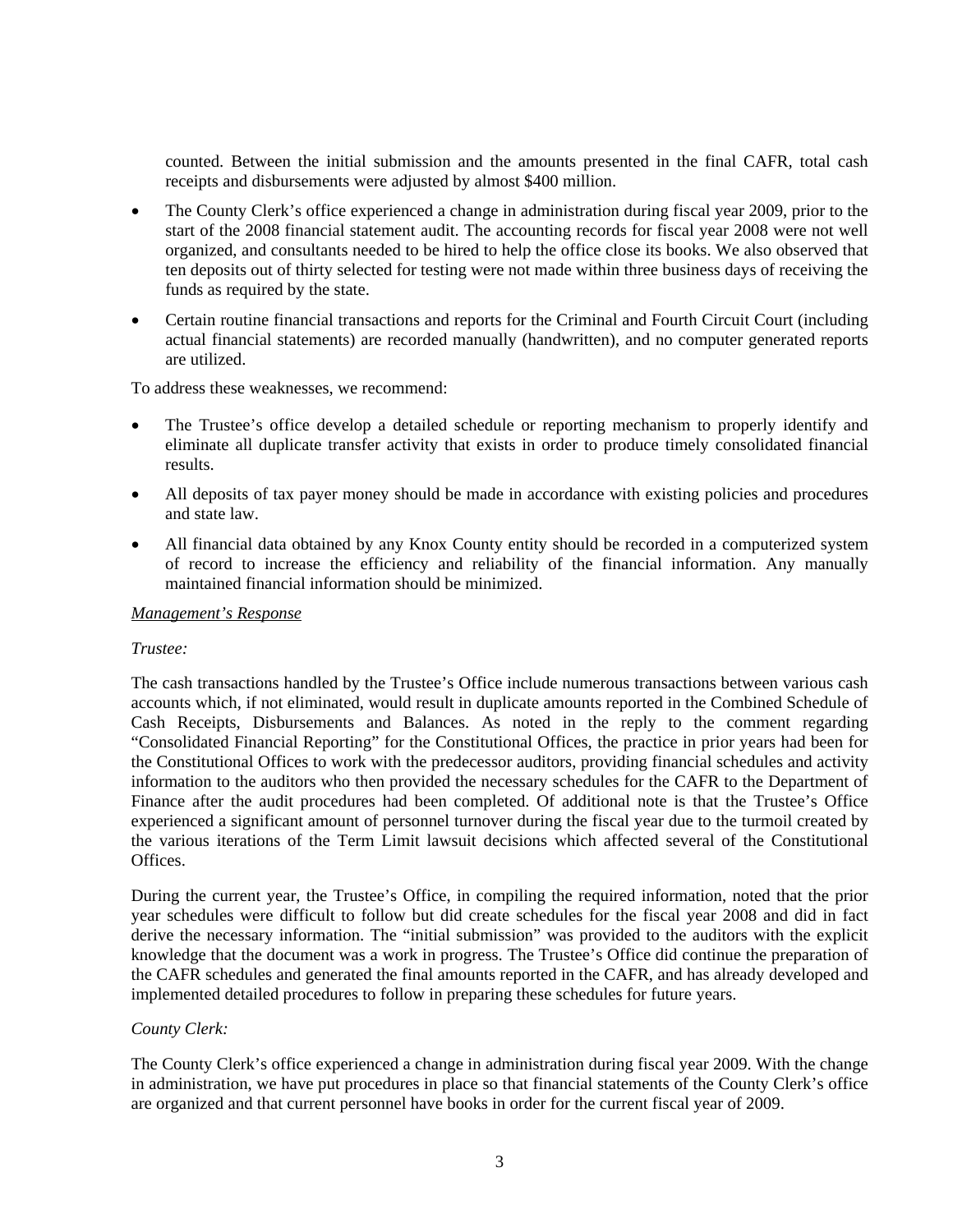To address the weakness of deposits not being made within three business days, the County Clerk's office has put procedures in place to ensure that all deposits are timely and within and according to policies and procedures of state law. Deposits for transactions of money taken by the County Clerk's office are set as follows: All deposits for the prior day are received and deposited by the audit person in the downtown office within two working days. Two satellite offices have an audit person in place in the satellite office; the audit person verifies the prior day's work and the deposits are taken directly to the bank from the satellite office. The deposits made from the satellite offices are made within one working day.

#### *Criminal and Fourth Circuit Court Clerk:*

The financial records in the General Sessions Court – Criminal Division and the Fourth Circuit Court are on a computerized system. The Information Technology Department is at this time updating the bookkeeping system in the Criminal Court to be completely computerized.

#### **Significant Deficiency:**

#### **GENERAL GOVERNMENT**

#### *Finding 08-03: Actuarial Review of Information for the Healthcare Self Insurance Claims Liability*

The County established a self insured healthcare plan on January 1, 2008, but has not retained the services of a consulting actuary to review the claims experience to assist in the development of the liability for self insurance claims. The County estimated the liability for fiscal year 2008 based on a simple mathematical calculation without factoring in any historical County claims experience or other industry factors. At June 30, 2009, there will be significantly more claims history, and the current calculation being used may not be the most appropriate estimation methodology.

We recommend that the County hire an independent actuary to provide estimated incurred but not reported calculations and compile claims loss triangles based on actual claim lag and enrollment data by month since plan inception to support their analysis. This valuation should be the basis for the liability accrual recorded in the general ledger.

#### *Management's Response*

As noted above, the County has not retained the services of an actuary to assist in the development of the estimated liability for self-insurance claims related to the self-insured healthcare plan established during the fiscal year. It should be noted that the County is a member of a data cooperative, which has as one of its functions the analysis of claims experience and comparison of such experience among various peer institutions. The County did use information received from this cooperative in evaluating the reasonableness of the liability for claims, including the provision of incurred but not reported claims (IBNR). The County also did factor in the County's own historical claims experience in developing the estimate.

Management of the County will obtain proposals from independent actuaries and present the proposals and the related costs of obtaining such services to County Commission. If Commission approves obtaining and paying for these services, the County will hire an independent actuary as recommended.

#### **Compliance and Other Matters**

As part of obtaining reasonable assurance about whether the County's financial statements are free of material misstatement, we performed tests of its compliance with certain provisions of laws, regulations, contracts, and grant agreements, noncompliance with which could have a direct and material effect on the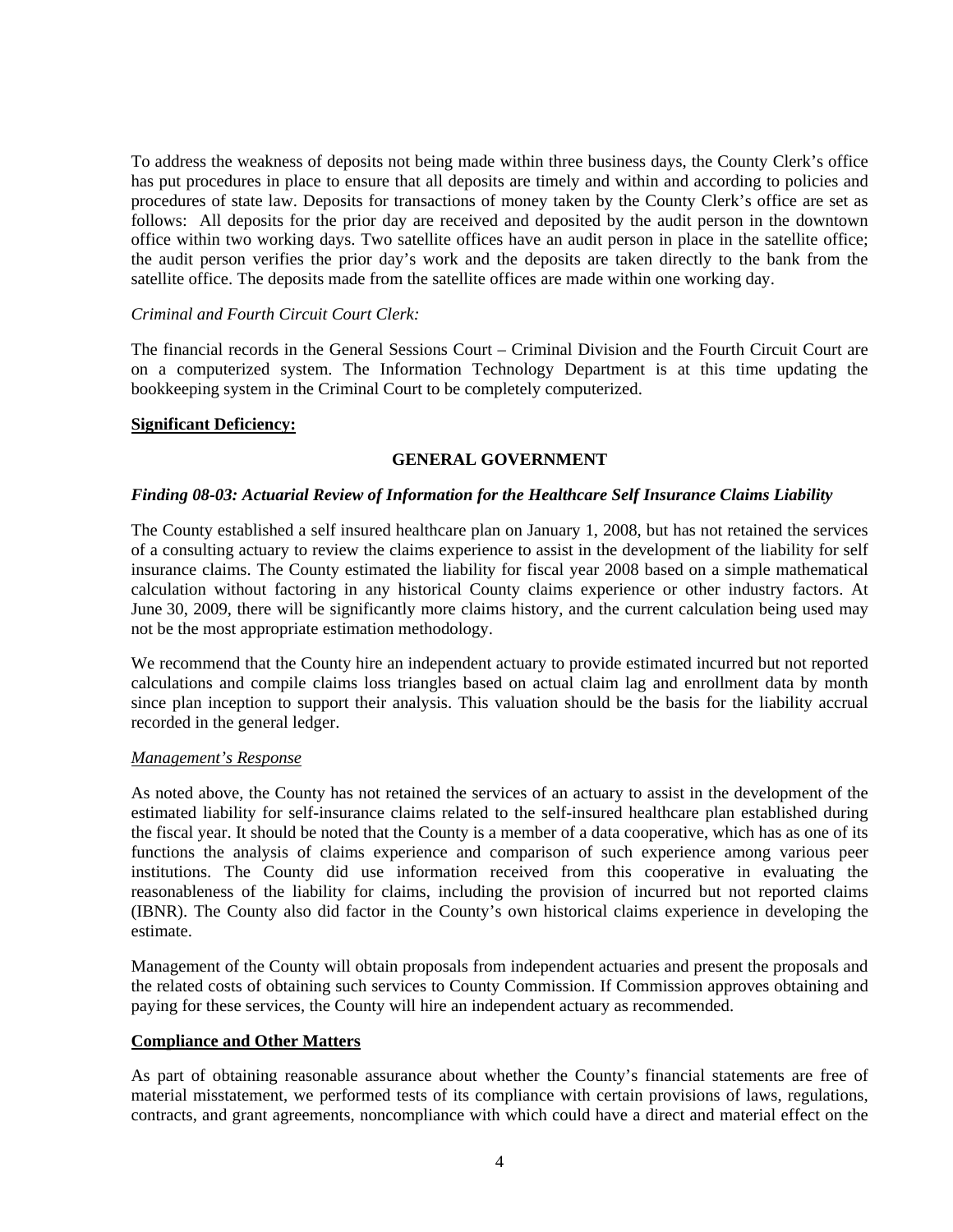determination of financial statement amounts. However, providing an opinion on compliance with those provisions was not an objective of our audit, and accordingly, we do not express such an opinion. The results of our tests disclosed no instances of noncompliance or other matters that are required to be reported under *Government Auditing Standards.*

This report is intended solely for the information and use of the audit committee, management, and others within the organization and is not intended to be and should not be used by anyone other than these specified parties.



January 29, 2009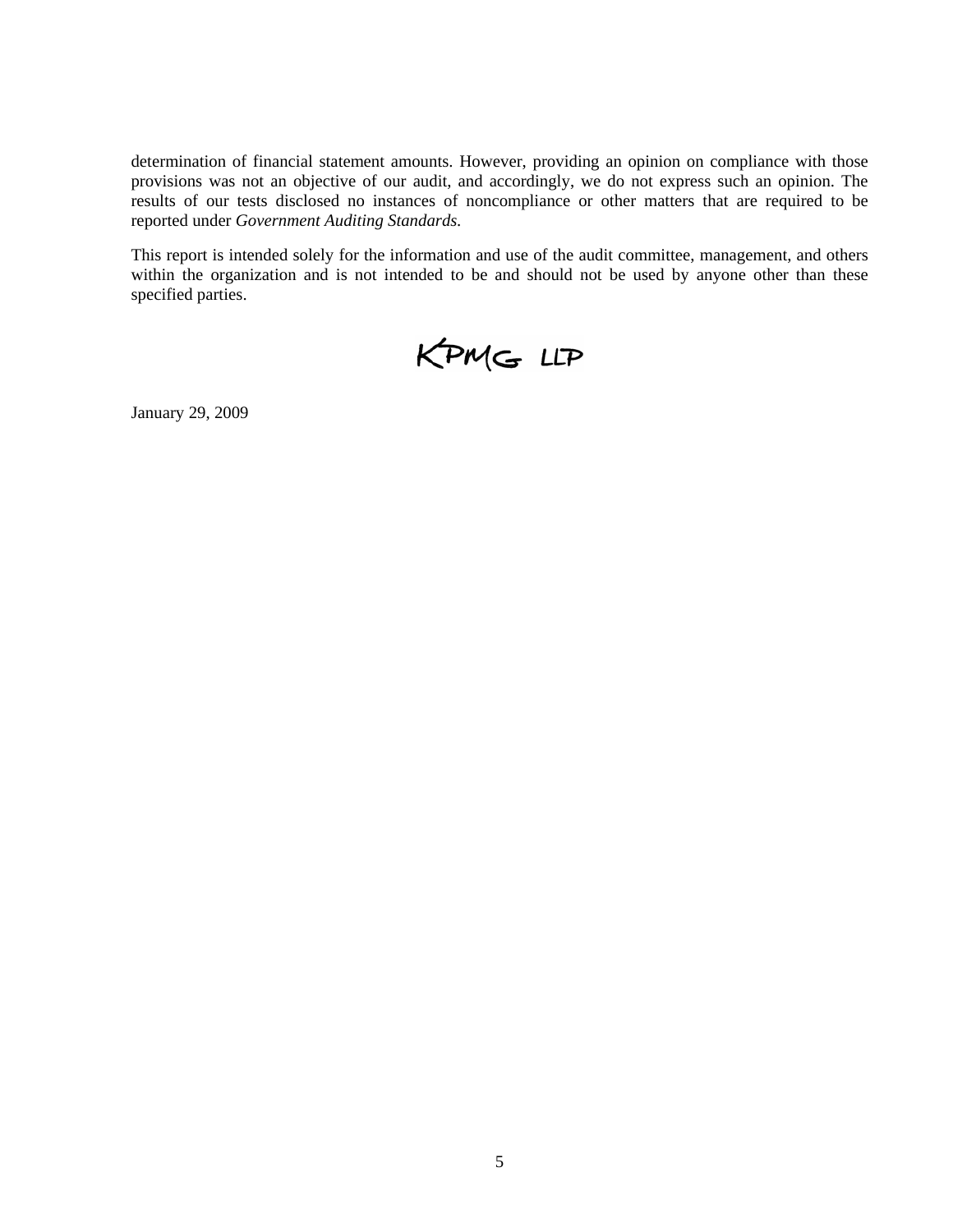

 **KPMG LLP**  401 Commerce Street, Suite 1000 Nashville, TN 37219-2422

## **Report on Compliance With Requirements Applicable to Each Major Program and on Internal Control Over Compliance in Accordance with OMB Circular A-133 and on the Schedules of Expenditures of Federal and State Awards**

Knox County Mayor and the County Commissioners of Knox County, Tennessee:

## **Compliance**

We have audited the compliance of Knox County, Tennessee (the County) with the types of compliance requirements described in the U.S. Office of Management and Budget (OMB) *Circular A-133 Compliance Supplement* that are applicable to each of its major federal programs for the year ended June 30, 2008. The County's major federal programs are identified in the summary of auditor's results section of the accompanying schedule of findings and questioned costs. Compliance with the requirements of laws, regulations, contracts, and grants applicable to each of its major federal programs is the responsibility of the County's management. Our responsibility is to express an opinion on the County's compliance based on our audit.

We conducted our audit of compliance in accordance with auditing standards generally accepted in the United States of America; the standards applicable to financial audits contained in *Government Auditing Standards*, issued by the Comptroller General of the United States; and OMB Circular A-133, *Audits of States, Local Governments, and Non-Profit Organizations*. Those standards and OMB Circular A-133 require that we plan and perform the audit to obtain reasonable assurance about whether noncompliance with the types of compliance requirements referred to above that could have a direct and material effect on a major federal program occurred. An audit includes examining, on a test basis, evidence about the County's compliance with those requirements and performing such other procedures as we considered necessary in the circumstances. We believe that our audit provides a reasonable basis for our opinion. Our audit does not provide a legal determination of the County's compliance with those requirements.

As described as Finding 08-04 in the accompanying schedule of findings and questioned costs, the County did not comply with requirements regarding eligibility that are applicable to its Child Nutrition Cluster. Compliance with such requirements is necessary, in our opinion, for the County to comply with the requirements applicable to that program.

Additionally, as described as Finding 08-05 in the accompanying schedule of findings and questioned costs, the County did not comply with requirements regarding eligibility that are applicable to its Title I Program. Compliance with such requirements is necessary, in our opinion, for the County to comply with the requirements applicable to that program.

In our opinion, except for the noncompliance described in the preceding paragraphs, the County complied, in all material respects, with the requirements referred to above that are applicable to each of its major federal programs for the year ended June 30, 2008.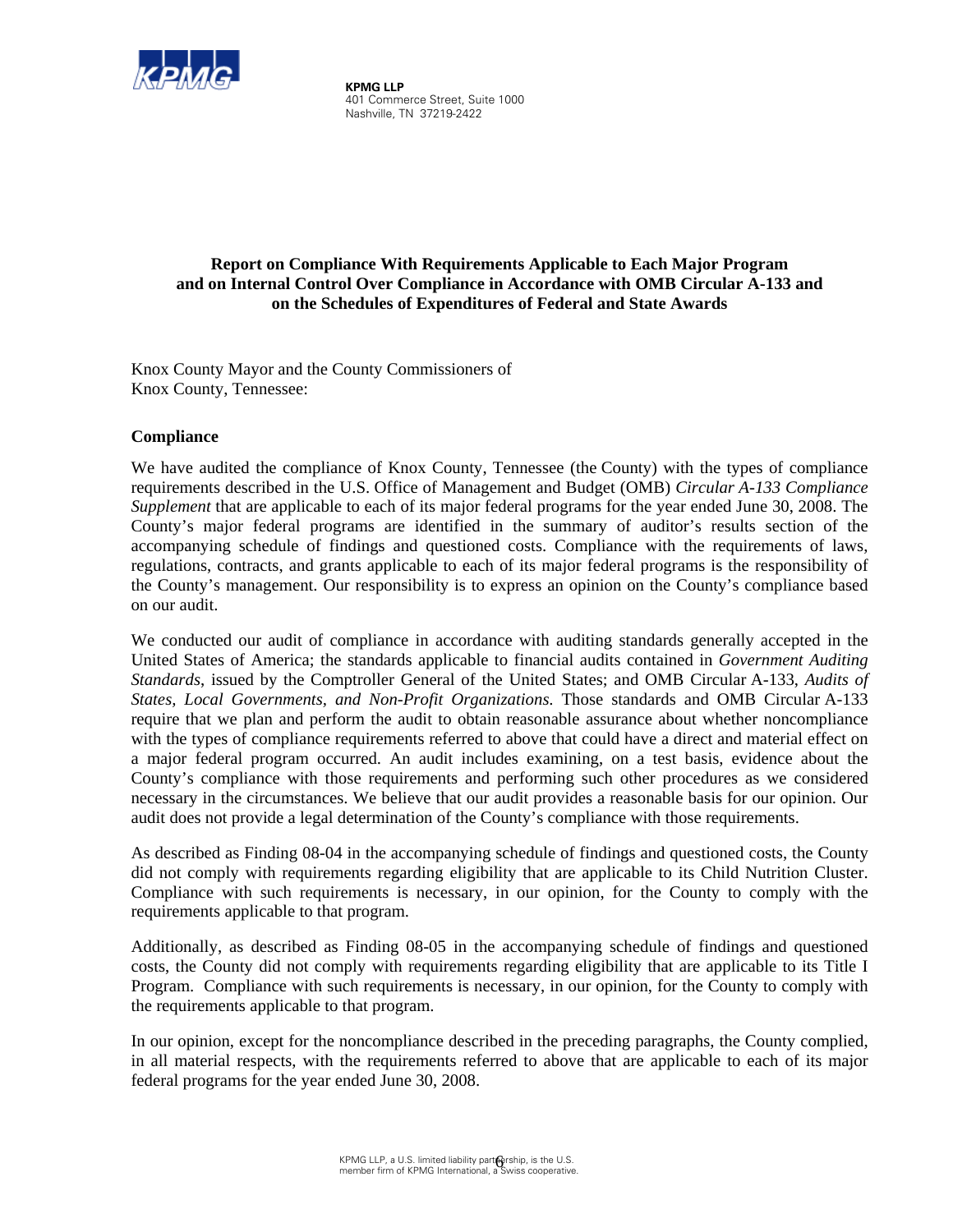#### **Internal Control Over Compliance**

The management of the County is responsible for establishing and maintaining effective internal control over compliance with the requirements of laws, regulations, contracts, and grants applicable to federal programs. In planning and performing our audit, we considered the County's internal control over compliance with requirements that could have a direct and material effect on a major federal program in order to determine our auditing procedures for the purpose of expressing our opinion on compliance, but not for the purpose of expressing an opinion on the effectiveness of internal control over compliance. Accordingly, we do not express an opinion on the effectiveness of the County's internal control over compliance.

Our consideration of internal control over compliance was for the limited purpose described in the preceding paragraph and would not necessarily identify all deficiencies in the entity's internal control that might be significant deficiencies or material weaknesses as defined below. However, as discussed below, we identified certain deficiencies in internal control over compliance that we consider to be significant deficiencies and other that we consider to be material weaknesses.

A control deficiency in an entity's internal control over compliance exists when the design or operation of a control does not allow management or employees, in the normal course of performing their assigned functions, to prevent or detect noncompliance with a type of compliance requirement of a federal program on a timely basis. A significant deficiency is a control deficiency, or combination of control deficiencies, that adversely affects the entity's ability to administer a federal program such that there is more than a remote likelihood that noncompliance with a type of compliance requirement of a federal program that is more than inconsequential will not be prevented or detected by the entity's internal control. We consider the deficiencies in internal control over compliance described in the accompanying schedule of findings and questioned costs as Findings 08-04 and 08-05 to be significant deficiencies.

A material weakness is a significant deficiency, or combination of significant deficiencies, that results in more than a remote likelihood that material noncompliance with a type of compliance requirement of a federal program will not be prevented or detected by the entity's internal control. Of the significant deficiencies in internal control over compliance described in the accompanying schedule of findings and questioned costs, we consider Findings 08-04 and 08-05 to be material weaknesses.

The County's response to the findings identified in our audit are described in the accompanying schedule of findings and questioned costs. We did not audit the County's response, and accordingly, we express no opinion on it.

## **Schedule of Expenditures of Federal and State Awards**

We have audited the financial statements of the governmental activities, the aggregate discretely presented component units, each major fund, and the aggregate remaining fund information of the County as of and for the year ended June 30, 2008, which collectively comprise the County's basic financial statements, and have issued our report thereon dated January 29, 2009. Our audit was performed for the purpose of forming opinions on the financial statements that collectively comprise the County's basic financial statements. The accompanying Schedules of Expenditures of Federal and State Awards are presented for purposes of additional analysis as required by OMB Circular A-133 and the State of Tennessee, and are not a required part of the basic financial statements. Such information has been subjected to the auditing procedures applied in the audit of the basic financial statements and, in our opinion, is fairly stated, in all material respects, in relation to the basic financial statements taken as a whole.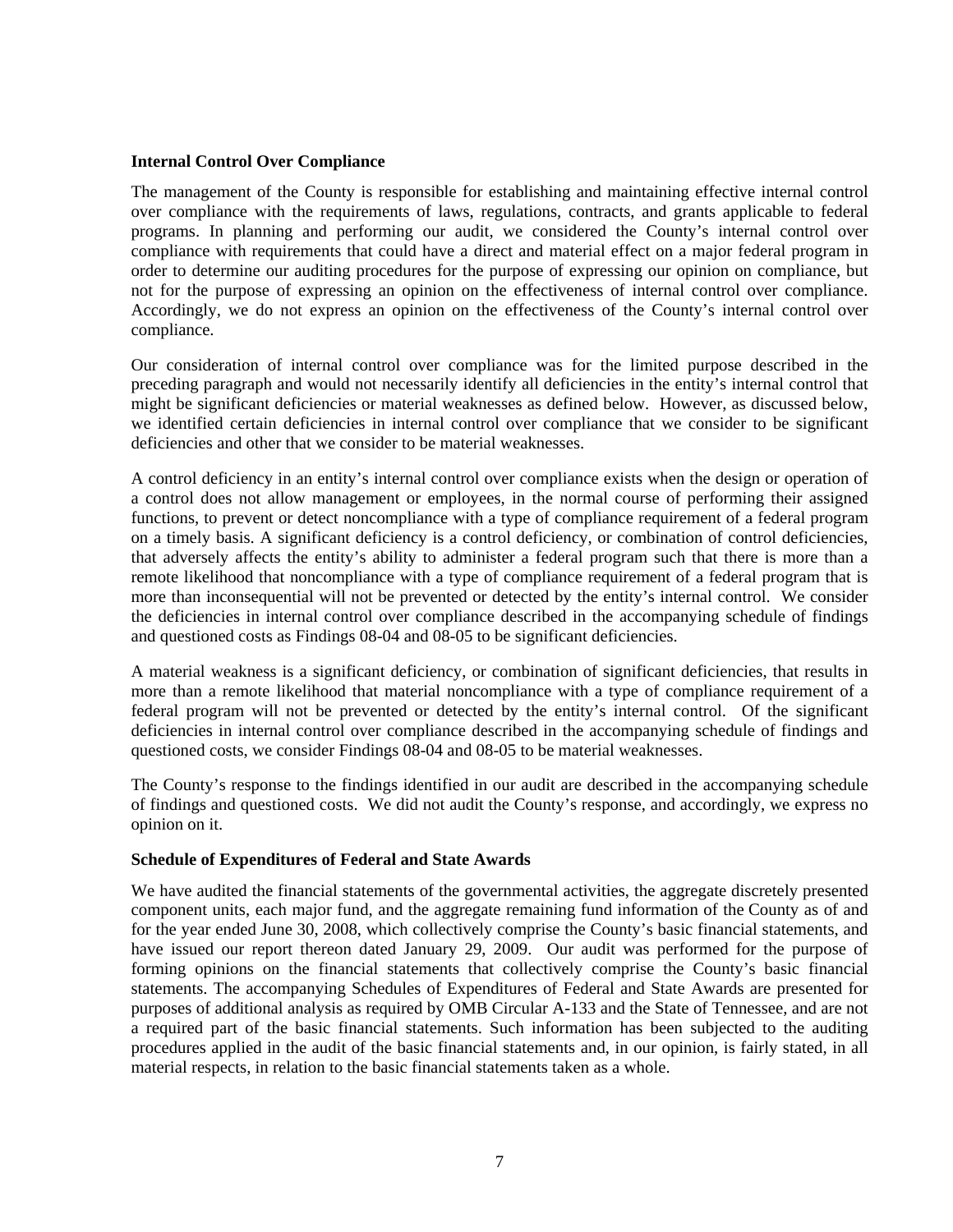This report is intended solely for the information and use of the audit committee, management, and others within the organization, and federal and state awarding agencies and pass-through entities, and is not intended to be and should not be used by anyone other than these specified parties.

KPMG LLP

March 25, 2009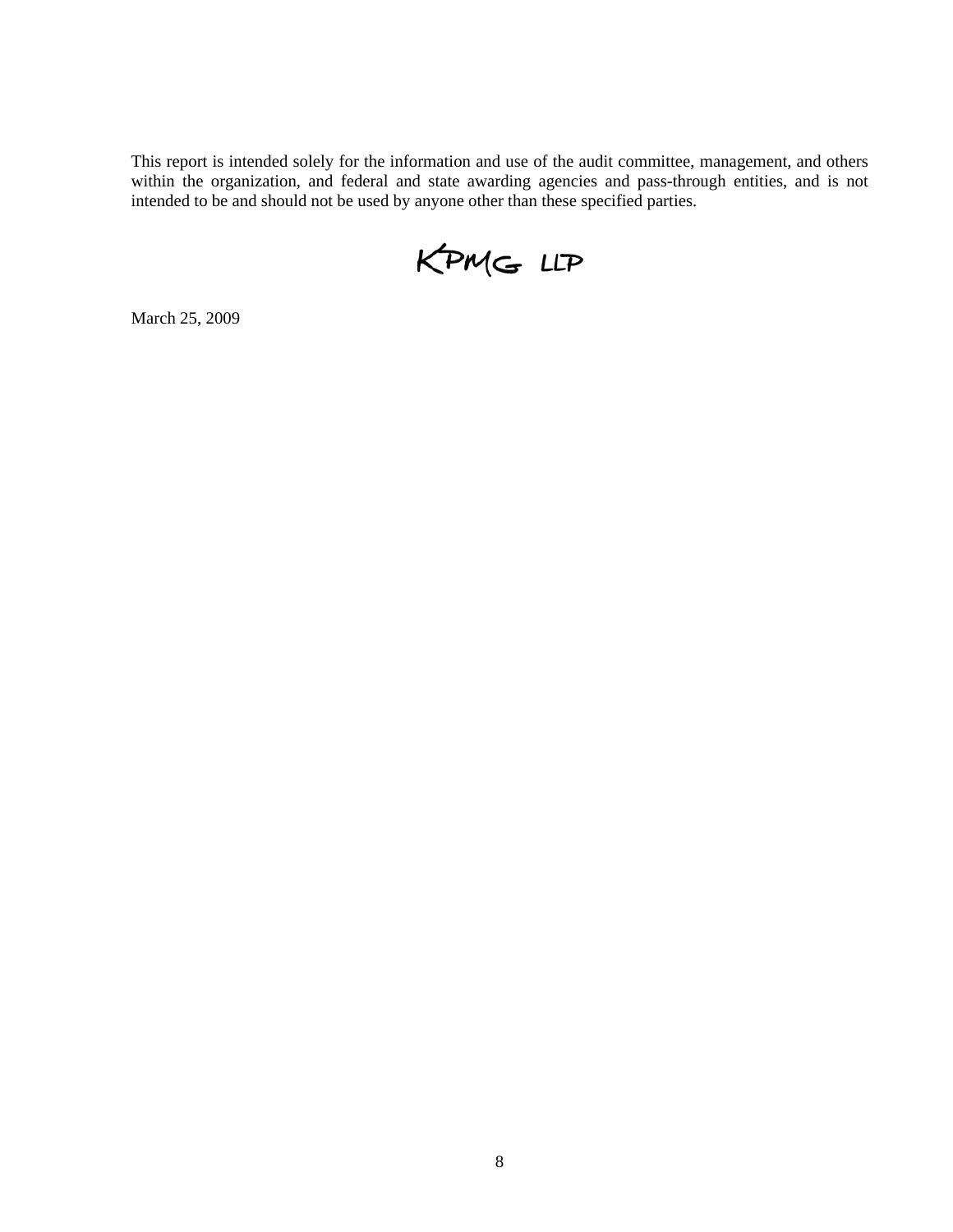| Federal Grantor/Pass-through<br>Grantor/Program or Cluster Title          | Federal<br><b>CFDA</b><br>Number | Pass Through<br><b>Entity Identifying</b><br>Number | Federal<br>Expenditures |
|---------------------------------------------------------------------------|----------------------------------|-----------------------------------------------------|-------------------------|
| Knox County, Tennessee (Primary Government):                              |                                  |                                                     |                         |
| U.S. Department of Agriculture:                                           |                                  |                                                     |                         |
| Passed through Tennessee Department of Health:                            |                                  |                                                     |                         |
| Women, Infants, and Children (WIC)                                        | 10.557                           | GG-07-12967-00                                      | \$<br>220,742           |
| Women, Infants, and Children (WIC)                                        | 10.557                           | GG-08-22721-00                                      | 774,110                 |
| Total Passed through Tennessee Department of Health                       |                                  |                                                     | 994,852                 |
| Passed through Natural Resources Conservation Service:                    |                                  |                                                     |                         |
| Natural Resources Conservation Service (NRCS)                             | 10.904                           | 75-4741-9-909                                       | 3,405                   |
| Total U.S. Department of Agriculture                                      |                                  |                                                     | 998,257                 |
| U.S. Department of Housing and Urban Development:                         |                                  |                                                     |                         |
| Direct Programs:                                                          |                                  |                                                     |                         |
| <b>Community Development Block Grant</b>                                  | 14.218                           | B-05-UC-47-0001                                     | 819,752                 |
| <b>HOME</b> Investment Partnerships Programs                              | 14.239                           | M-00-UC-47-0204                                     | 78,883                  |
| House Mountain Park                                                       | 14.246                           | B03SPTN0744                                         | 8,110                   |
| Total U.S. Department of Housing and Urban Development<br>Direct Programs |                                  |                                                     | 906,745                 |
| Passed through the City of Knoxville, Tennessee:                          |                                  |                                                     |                         |
| Empowerment Zone Program - Knoxville Cultural Heritage                    | 14.244                           | $C-06-0139$                                         | 111,068                 |
| Total U.S. Department of Housing and Urban Development                    |                                  |                                                     | 1,017,813               |
| U.S. Department of Justice:                                               |                                  |                                                     |                         |
| Direct Programs:                                                          |                                  |                                                     |                         |
| Drug Court                                                                | 16.579                           | Z-05-025532-00                                      | 457,216                 |
| Edward Byrne Memorial Justice Assistance Grant                            | 16.579                           | 2006-DJ-BX-0729                                     | 67,812                  |
| <b>Bulletproof Vest</b>                                                   | 16.607                           | N/A                                                 | 6,349                   |
| Cops in Schools                                                           | 16.710                           | 2004-SH-WX-0155                                     | 29,076                  |
| Organized Crime Drug Enforcement Task Forces                              | N/A                              | <b>SE-TN-086</b>                                    | 8,467                   |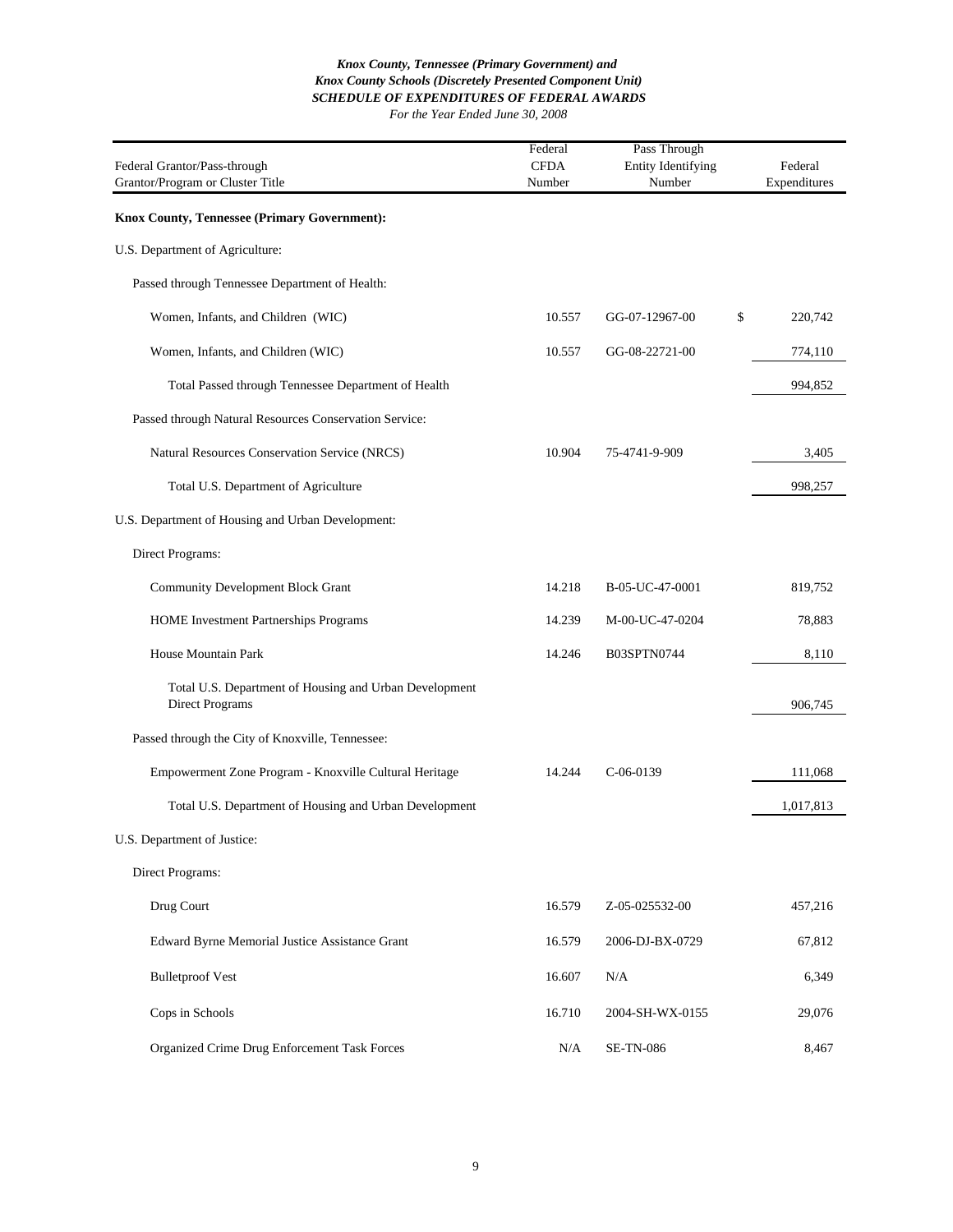#### *SCHEDULE OF EXPENDITURES OF FEDERAL AWARDS (Continued) For the Year Ended June 30, 2008 Knox County Schools (Discretely Presented Component Unit) Knox County, Tennessee (Primary Government) and*

| Federal Grantor/Pass-through<br>Grantor/Program or Cluster Title     | Federal<br><b>CFDA</b><br>Number | Pass Through<br><b>Entity Identifying</b><br>Number | Federal<br>Expenditures |
|----------------------------------------------------------------------|----------------------------------|-----------------------------------------------------|-------------------------|
| Knox County, Tennessee (Primary Government) (continued):             |                                  |                                                     |                         |
| U.S. Department of Justice (continued):                              |                                  |                                                     |                         |
| Direct Programs (continued):                                         |                                  |                                                     |                         |
| Organized Crime Drug Enforcement Task Forces                         | N/A                              | <b>SE-TN-175</b>                                    | \$<br>18,090            |
| Safe Streets - FBI Overtime Reimbursement                            | N/A                              | 281D-KX-61230                                       | 10,671                  |
| Total U.S. Department of Justice Direct Programs                     |                                  |                                                     | 597,681                 |
| Passed through Tennessee Dept. of Finance and Administration:        |                                  |                                                     |                         |
| <b>Focused Alternative Treatment</b>                                 | 16.579                           | Z-99-088466-00                                      | 100,000                 |
| Passed through the Tennessee Department of Children's Services:      |                                  |                                                     |                         |
| Juvenile Court Accountability Incentive Grant                        | 16.523                           | GG-07-20534-00                                      | 6,874                   |
| Juvenile Court Accountability Incentive Grant                        | 16.523                           | GG-08-22855-00                                      | 32,709                  |
| Public Defender - Commission on Children & Youth                     | 16.540                           | GG-08-22765-00                                      | 20,787                  |
| Total Passed through the Tennessee Department of Children's Services |                                  |                                                     | 60,370                  |
| Total U.S. Department of Justice                                     |                                  |                                                     | 758,051                 |
| Department of Transportation Federal Highway Administration:         |                                  |                                                     |                         |
| Passed through Tennessee Dept. of Environment & Conservation:        |                                  |                                                     |                         |
| Halls Greenway                                                       | 20.205                           | STP-EN-4700(29)                                     | 23,727                  |
| Ten Mile Creek Greenway                                              | 20.205                           | STP-EN-4700(27)                                     | 7,919                   |
| Ten Mile Creek Greenway Extension                                    | 20.205                           | STP-EN-4700(36)                                     | 156,845                 |
| <b>TDOT CMAQ Air Quality</b>                                         | 20.205                           | CM-STP-4700(41)                                     | 490,000                 |
| Total Passed through Tennessee Dept. of Environment & Conservation   |                                  |                                                     | 678,491                 |
| Passed through Tennessee Dept. of Transportation:                    |                                  |                                                     |                         |
| Sheriff's Alcohol Countermeasures                                    | 20.607                           | Z-08-024033-00                                      | 92,179                  |
| Total Department of Transportation Federal Highway Administration    |                                  |                                                     | 770,670                 |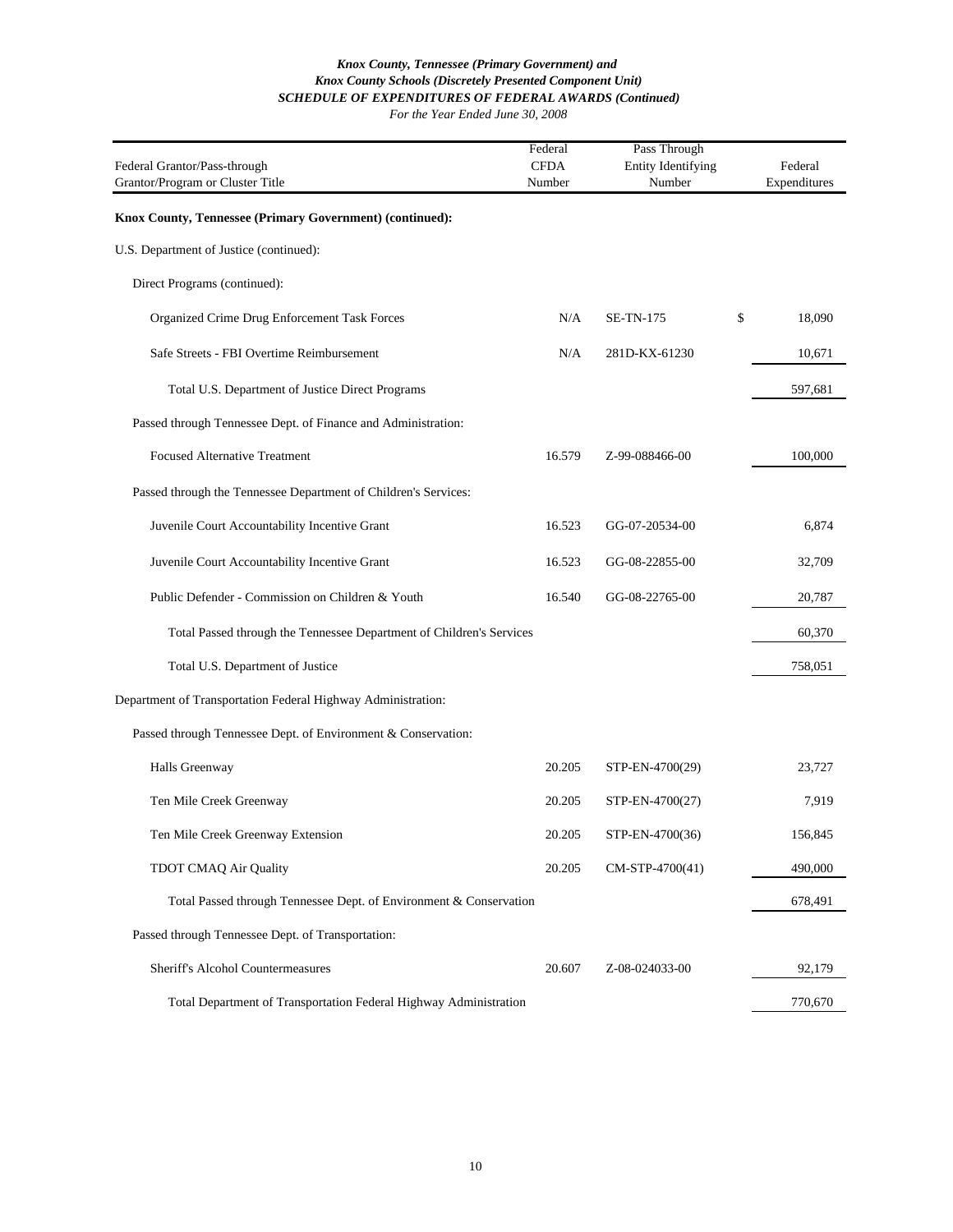| Federal Grantor/Pass-through<br>Grantor/Program or Cluster Title | Federal<br><b>CFDA</b><br>Number | Pass Through<br><b>Entity Identifying</b><br>Number | Federal<br>Expenditures |
|------------------------------------------------------------------|----------------------------------|-----------------------------------------------------|-------------------------|
| Knox County, Tennessee (Primary Government) (continued):         |                                  |                                                     |                         |
| National Foundation on the Arts and the Humanities:              |                                  |                                                     |                         |
| Passed through Tennessee Secretary of State:                     |                                  |                                                     |                         |
| <b>Library Services</b>                                          | 45.310                           | GG-08-24864-00                                      | \$<br>71,375            |
| Total National Foundation on the Arts and the Humanities         |                                  |                                                     | 71,375                  |
| Environmental Protection Agency Direct Programs:                 |                                  |                                                     |                         |
| Air Pollution Control Section 105                                | 66.001                           | A-00408307-1                                        | 39,949                  |
| Air Pollution Control Section 105                                | 66.001                           | A-00408308-1                                        | 269,432                 |
| Air Pollution Section 103 Clean Air Monitoring                   | 66.001                           | PM-96437805-2                                       | 48,761                  |
| Air Pollution Section 103 Clean Air Monitoring                   | 66.001                           | PM-96497608-0                                       | 22,661                  |
| Water Quality                                                    | 66.463                           | CP-96455806                                         | 161,858                 |
| <b>Brownfield Cleanup</b>                                        | 66.818                           | BF-96414904-0                                       | 13,930                  |
| <b>Total Environmental Protection Agency</b>                     |                                  |                                                     | 556,591                 |
| U. S. Department of Health and Human Services:                   |                                  |                                                     |                         |
| Passed through Tennessee Department of Health:                   |                                  |                                                     |                         |
| <b>Tuberculosis Nursing</b>                                      | 93.116                           | GG-08-22259-00                                      | 143,000                 |
| Family Planning Services                                         | 93.217                           | GU-08-22273-01                                      | 300,600                 |
| Immunization                                                     | 93.268                           | GG-07-20508-00                                      | 58,201                  |
| Immunization                                                     | 93.268                           | GG-08-23276-00                                      | 74,941                  |
| Bioterrorism                                                     | 93.283                           | GG-07-12845-00                                      | 120,004                 |
| <b>Emergency Preparedness Pandemic</b>                           | 93.283                           | GG-08-22530-01                                      | 563,785                 |
| Tobacco Prevention                                               | 93.283                           | GG-08-22984-00                                      | 68,100                  |
| HIV Consortia and Case Management Services                       | 93.917                           | GG-07-21225-00                                      | 213,347                 |
| HIV Consortia and Case Management Services                       | 93.917                           | GG-08-24599-00                                      | 83,510                  |
| <b>Breast and Cervical Cancer</b>                                | 93.919                           | GG-08-21081-00                                      | 52,805                  |
| <b>HIV</b> Prevention                                            | 93.940                           | GG-07-12716-00                                      | 52,155                  |
| <b>HIV</b> Prevention                                            | 93.940                           | GG-08-23489-00                                      | 62,365                  |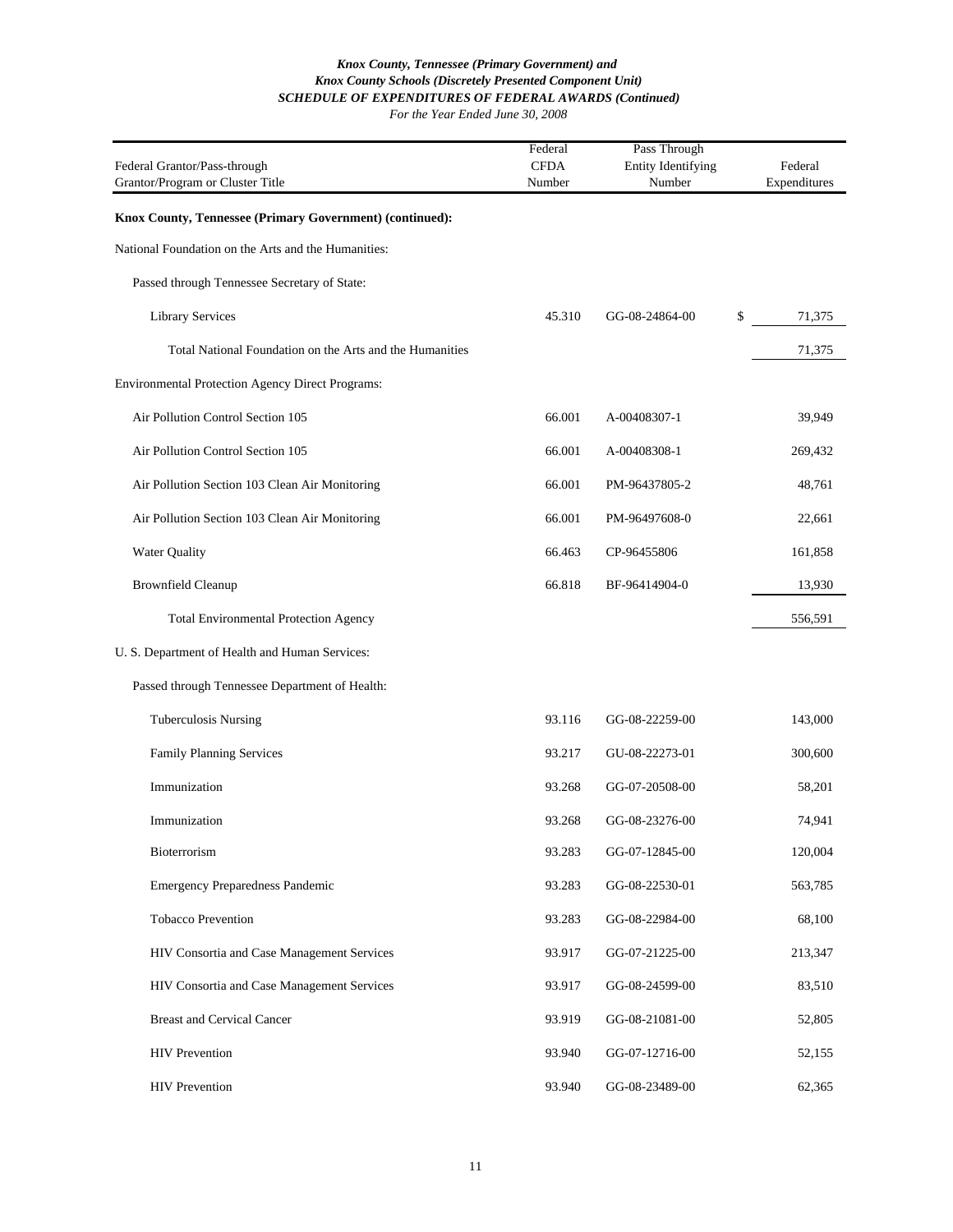| Federal Grantor/Pass-through<br>Grantor/Program or Cluster Title | Federal<br><b>CFDA</b><br>Number | Pass Through<br><b>Entity Identifying</b><br>Number | Federal<br>Expenditures |
|------------------------------------------------------------------|----------------------------------|-----------------------------------------------------|-------------------------|
| Knox County, Tennessee (Primary Government) (continued):         |                                  |                                                     |                         |
| U. S. Department of Health and Human Services (continued):       |                                  |                                                     |                         |
| Passed through Tennessee Department of Health (continued):       |                                  |                                                     |                         |
| <b>Community Prevention</b>                                      | 93.959                           | GG-08-23489-00                                      | \$<br>108,929           |
| <b>Infertility Youth Screening Project</b>                       | 93.977                           | GG-07-12990-00                                      | 32,545                  |
| Infertility Youth Screening Project                              | 93.977                           | GG-08-23486-00                                      | 32,617                  |
| <b>Sexually Transmitted Disease</b>                              | 93.977                           | Z-07-038100-00                                      | 76,728                  |
| <b>Sexually Transmitted Disease</b>                              | 93.977                           | GG-08-23489-00                                      | 59,771                  |
| Rape Prevention                                                  | 93.991                           | GG-08-22267-00                                      | 20,000                  |
| <b>Health Promotion</b>                                          | 93.991                           | GG-08-21424-00                                      | 61,500                  |
| Children's Special Services                                      | 93.994                           | GG-08-21931-00                                      | 61,141                  |
| Maternal and Child Health Services                               | 93.994                           | GU-08-22273-01                                      | 306,300                 |
| Total Passed through Tennessee Department of Health              |                                  |                                                     | 2,552,344               |
| Passed through Tennessee Department of Human Services:           |                                  |                                                     |                         |
| Child Support Enforcement IV-D                                   | 93.563                           | GG-08-22517-00                                      | 368,495                 |
| Total U.S. Department of Health and Human Services               |                                  |                                                     | 2,920,839               |
| U.S. Department of Homeland Security:                            |                                  |                                                     |                         |
| Passed through Tennessee Department of Military:                 |                                  |                                                     |                         |
| Homeland Security CIP 2007                                       | 97.004                           | Z-07-20676-00                                       | 125,000                 |
| Homeland Security 2006                                           | 97.004                           | GG-07-23623-00                                      | 269,011                 |
| TEMA Stormwater Management                                       | 97.039                           | GG-02-09793-01                                      | 906                     |
| Homeland Security 2005                                           | 97.067                           | Z-05-025176-00                                      | 476,170                 |
| Total U.S. Department of Homeland Security                       |                                  |                                                     | 871,087                 |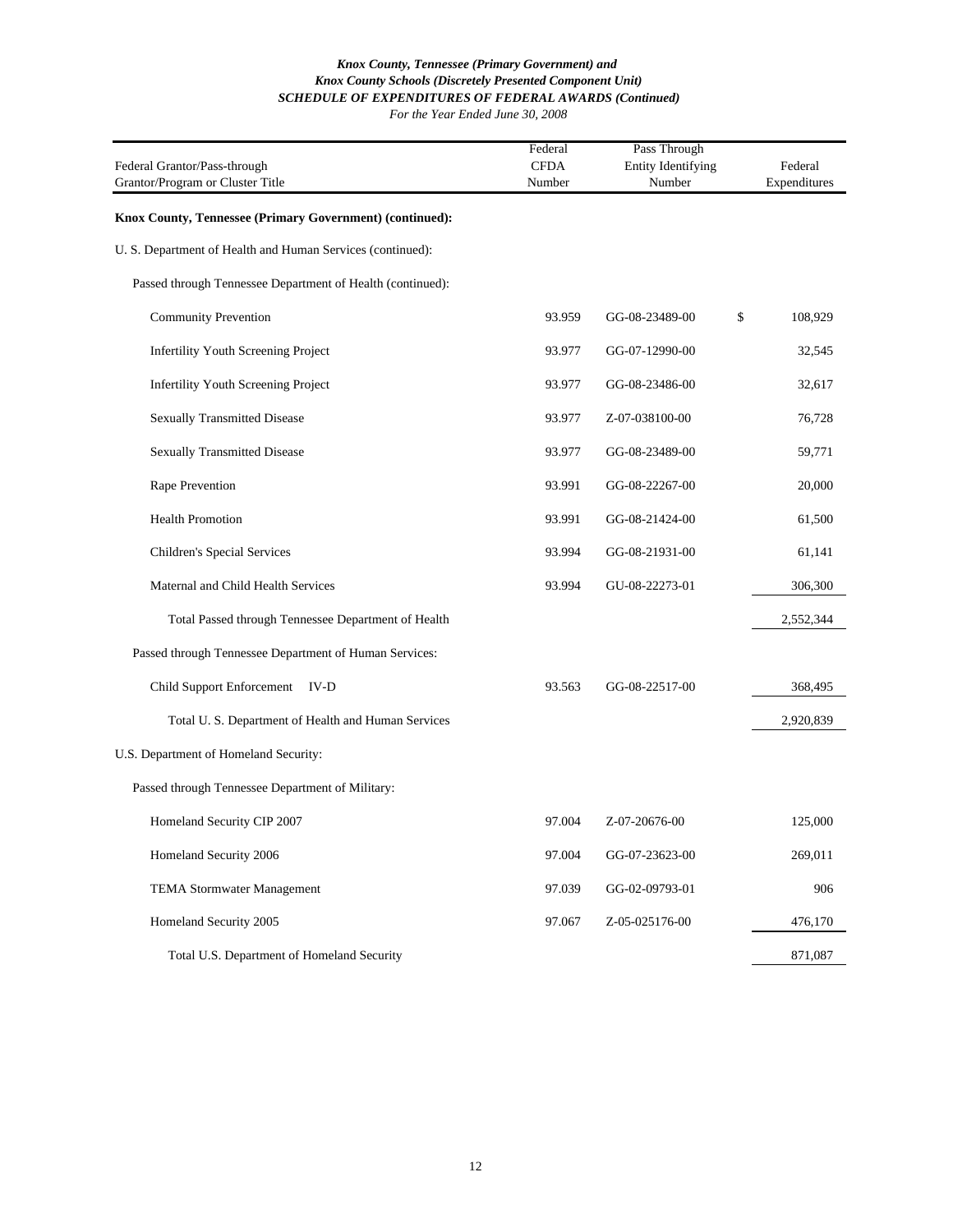|                                                                    | Federal     | Pass Through              |                 |
|--------------------------------------------------------------------|-------------|---------------------------|-----------------|
| Federal Grantor/Pass-through                                       | <b>CFDA</b> | <b>Entity Identifying</b> | Federal         |
| Grantor/Program or Cluster Title                                   | Number      | Number                    | Expenditures    |
| Knox County, Tennessee (Primary Government) (continued):           |             |                           |                 |
| Office of National Drug Control Policy:                            |             |                           |                 |
| Passed through Laurel County, Kentucky:                            |             |                           |                 |
| <b>High Intensity Drug Trafficking Areas</b>                       | N/A         | <b>I8PAPP501Z</b>         | \$<br>14,000    |
| <b>Total Office of National Drug Control Policy</b>                |             |                           | 14,000          |
| Total Federal Financial Assistance--Knox County Primary Government |             |                           | \$<br>7.978.683 |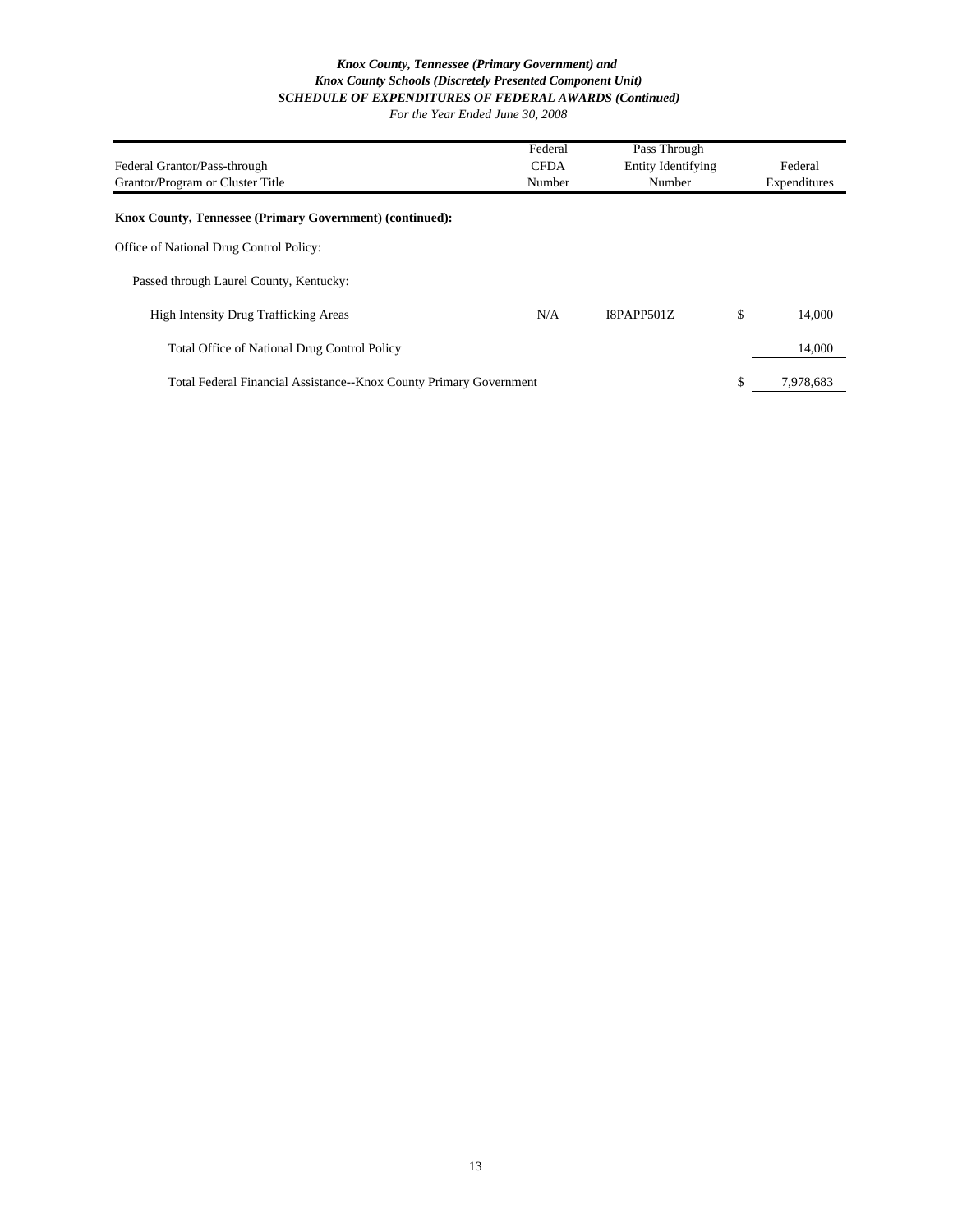| Federal Grantor/Pass-through<br>Grantor/Program or Cluster Title | Federal<br><b>CFDA</b><br>Number | Pass Through<br><b>Entity Identifying</b><br>Number | Federal<br>Expenditures |
|------------------------------------------------------------------|----------------------------------|-----------------------------------------------------|-------------------------|
| Knox County Schools (Component Unit):                            |                                  |                                                     |                         |
| U.S. Department of Agriculture:                                  |                                  |                                                     |                         |
| Passed through Tennessee Department of Agriculture:              |                                  |                                                     |                         |
| <b>Child Nutrition Cluster:</b>                                  |                                  |                                                     |                         |
| USDA School Breakfast Program                                    | 10.553                           |                                                     | \$<br>2,358,614         |
| USDA School Lunch Program                                        | 10.555                           |                                                     | 7,540,310               |
| <b>Total Child Nutrition Cluster</b>                             |                                  |                                                     | 9,898,924               |
| <b>USDA Food Distribution (Commodities)</b>                      |                                  |                                                     | 799,677                 |
| Total U.S. Department of Agriculture                             |                                  |                                                     | 10,698,601              |
| U.S. Department of Housing and Urban Development:                |                                  |                                                     |                         |
| Passed through City of Knoxville:                                |                                  |                                                     |                         |
| Youth Academy of Finance                                         | 14.244                           | $C-06-0172$                                         | 6,977                   |
| Total U.S. Department of Housing and Urban Development           |                                  |                                                     | 6,977                   |
| U.S. Department of Labor:                                        |                                  |                                                     |                         |
| Passed through Tennessee Department of Labor:                    |                                  |                                                     |                         |
| <b>Adult Education Incentive</b>                                 | 17.267                           | GG-08-23456-00                                      | 25,000                  |
| Total U.S. Department of Labor:                                  |                                  |                                                     | 25,000                  |
| U.S. Department of Education:                                    |                                  |                                                     |                         |
| Passed through Tennessee Department of Education:                |                                  |                                                     |                         |
| <b>Adult Basic Education</b>                                     | 84.002                           | Z-08-020798-00                                      | 231,330                 |
| ESEA Chapter I of Title I                                        | 84.010A                          | 2008                                                | 12,565,122              |
| Early Reading First                                              | 84.010A                          | S359B060022                                         | 295,203                 |
| Individuals with Disabilities Education Act Part B               | 84.027A                          | 2008                                                | 12,466,998              |
| Carl Perkins                                                     | 84.048                           | N/A                                                 | 1,136,903               |
| Perkins IV - Fulton                                              | 84.048A                          | 2008                                                | 22,870                  |
| Case Manager                                                     | 84.126                           | GG-08-22112-00                                      | 22,965                  |
| Preschool                                                        | 84.173A                          | 2008                                                | 360,904                 |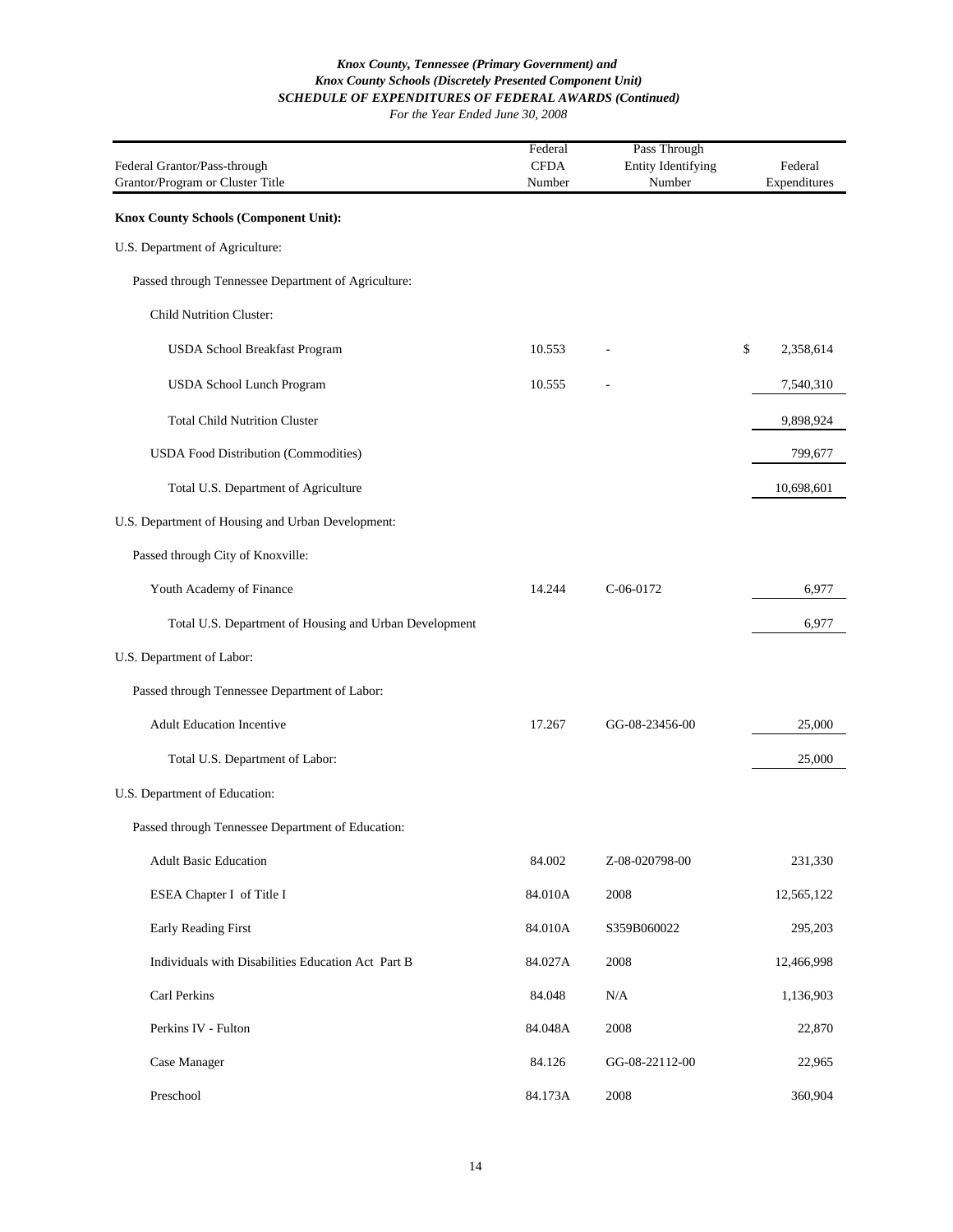| Federal Grantor/Pass-through<br>Grantor/Program or Cluster Title | Federal<br><b>CFDA</b><br>Number | Pass Through<br><b>Entity Identifying</b><br>Number | Federal<br>Expenditures |         |
|------------------------------------------------------------------|----------------------------------|-----------------------------------------------------|-------------------------|---------|
| Knox County Schools (Component Unit) (continued):                |                                  |                                                     |                         |         |
| U.S. Department of Education (continued):                        |                                  |                                                     |                         |         |
| Passed through Tennessee Department of Education (continued):    |                                  |                                                     |                         |         |
| Governors Alliance for Drug Free School                          | 84.186A                          | 2008                                                | \$                      | 263,272 |
| Youth Violence and Drug Prevention                               | 84.186B                          | Year 1                                              |                         | 55,350  |
| Homeless Education                                               | 84.196A                          | 2008                                                |                         | 98,623  |
| Title V                                                          | 84.298A                          | 2007                                                |                         | 220,853 |
| Title V                                                          | 84.298A                          | 2006                                                |                         | 64,682  |
| Title V                                                          | 84.298A                          | 2008                                                |                         | 191,877 |
| Title II Part D                                                  | 84.318X                          | 2008                                                |                         | 99,567  |
| <b>Reading First</b>                                             | 84.357                           | 2007                                                | 1,005,731               |         |
| Title III                                                        | 84.365A                          | 2008                                                |                         | 179,417 |
| Title II Part A                                                  | 84.367A                          | 2008                                                | 1,886,337               |         |
| Title II Part A                                                  | 84.367A                          | 2007                                                |                         | 407,611 |
| Title II Part A                                                  | 84.367A                          | 2006                                                |                         | 166,317 |
| Total Passed through Tennessee Department of Education           |                                  |                                                     | 31,741,932              |         |
| Passed through University of Tennessee:                          |                                  |                                                     |                         |         |
| <b>English Literacy and Civics</b>                               | 84.002                           | Z-08-21213-00                                       |                         | 49,973  |
| English Literacy and Civics                                      | 84.002                           | OR 7035-001.15                                      |                         | 19,678  |
| Mathematics and Science Partnership                              | 84.366                           | OR 5273-001.01                                      |                         | 242     |
| Total Passed through University of Tennessee                     |                                  |                                                     |                         | 69,893  |
| Total U.S. Department of Education                               |                                  |                                                     | 31,811,825              |         |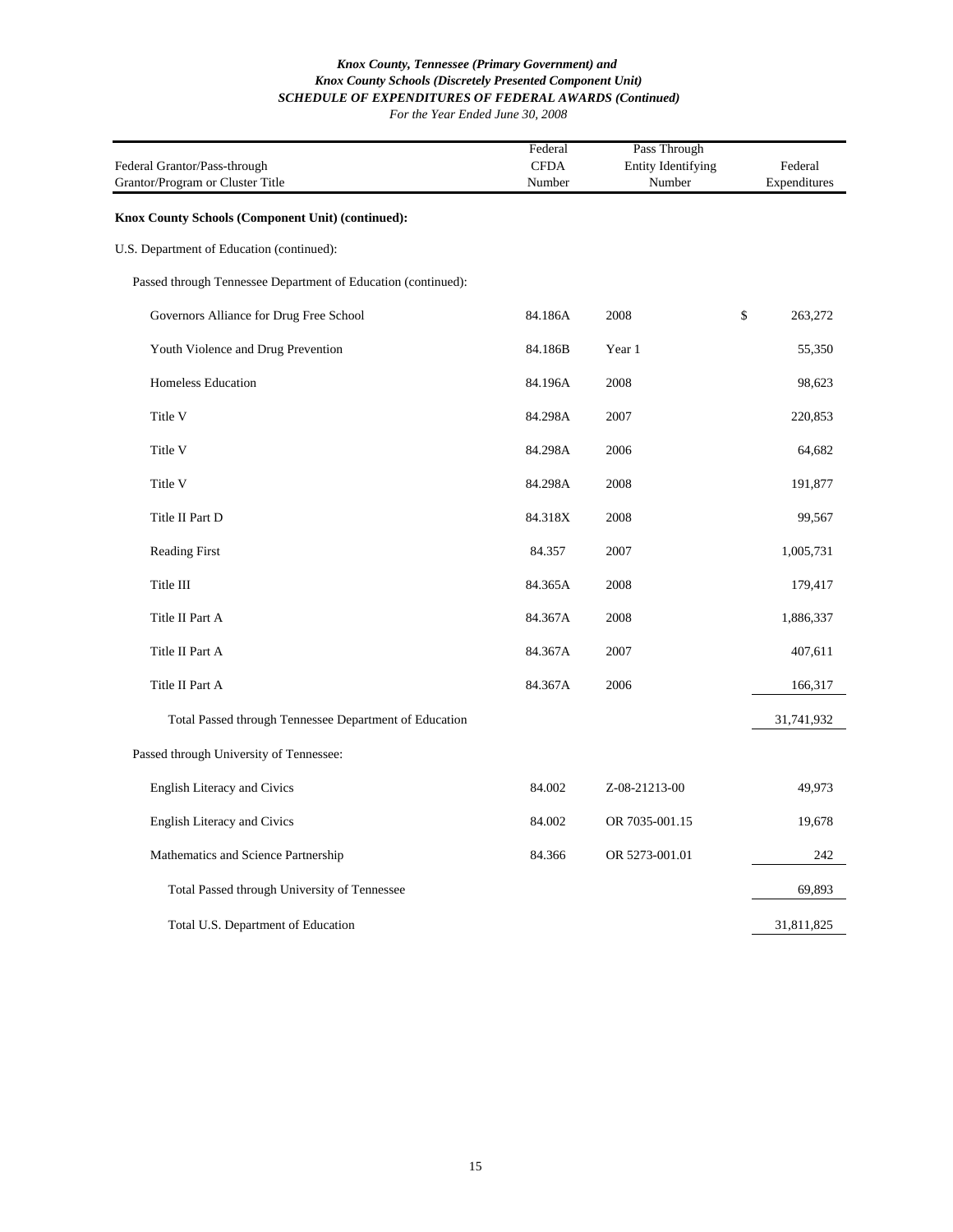| Federal Grantor/Pass-through                                           | Federal<br><b>CFDA</b> | Pass Through<br><b>Entity Identifying</b> | Federal          |
|------------------------------------------------------------------------|------------------------|-------------------------------------------|------------------|
| Grantor/Program or Cluster Title                                       | Number                 | Number                                    | Expenditures     |
| Knox County Schools (Component Unit) (continued):                      |                        |                                           |                  |
| U.S. Department of Health and Human Services:                          |                        |                                           |                  |
| Passed through Tennessee Department of Education:                      |                        |                                           |                  |
| <b>Federal Discretionary Funds</b>                                     | 93.938                 | 2008                                      | \$<br>1,800      |
| Total U.S. Department of Health and Human Services                     |                        |                                           | 1,800            |
| Corporation for National and Community Service:                        |                        |                                           |                  |
| Passed through Tennessee Department of Education:                      |                        |                                           |                  |
| Learn & Serve                                                          | 94.004                 | $009 - 07 - 1 - 021$                      | 1,919            |
| <b>Total Corporation for National and Community Service</b>            |                        |                                           | 1,919            |
| Total Federal Financial Assistance--Knox County Schools Component Unit |                        |                                           | 42,546,122       |
| Total Federal Financial Assistance                                     |                        |                                           | \$<br>50,524,805 |

The accompanying notes are an integral part of the schedule.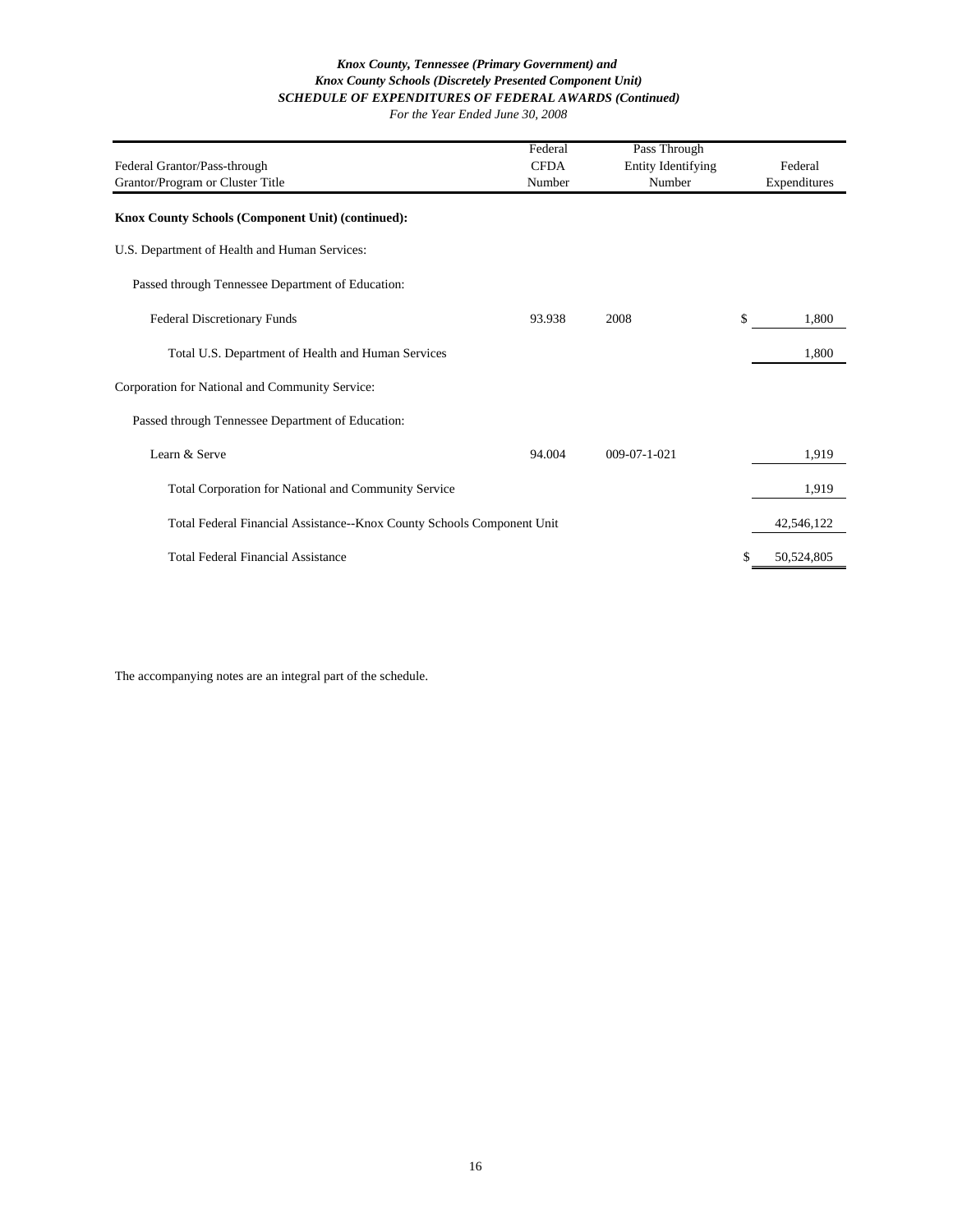| Program Title                                                  | Identifying<br>Number | <b>State</b><br>Expenditures |
|----------------------------------------------------------------|-----------------------|------------------------------|
| Knox County, Tennessee (Primary Government):                   |                       |                              |
| Tennessee Department of Corrections:                           |                       |                              |
| Community Corrections (CAPP)                                   | Z-05-020611-00        | \$<br>7,408                  |
| Community Corrections (CAPP)                                   | Z-08-021319-01        | 614,598                      |
| <b>Total Tennessee Department of Corrections</b>               |                       | 622,006                      |
| Tennessee Commission on Children and Youth:                    |                       |                              |
| Children Services - Youth Officer                              | Z-08-022776-00        | 9,000                        |
| Total Tennessee Commission on Children and Youth               |                       | 9,000                        |
| Tennessee Comptroller of the Treasury:                         |                       |                              |
| Reappraisal                                                    | 30711                 | 163,447                      |
| Total Tennessee Comptroller of the Treasury                    |                       | 163,447                      |
| Tennessee Environment and Conservation                         |                       |                              |
| Waste Tire Storage                                             | Z-03-011371-05        | 580,431                      |
| <b>Total Tennessee Environment and Conservation</b>            |                       | 580,431                      |
| Tennessee Department of Economic & Community Development       |                       |                              |
| Tennessee Industrial Infrastructure Program                    | GG-05-12000-00        | 25,250                       |
| Total Tennessee Department of Economic & Community Development |                       | 25,250                       |
| Tennessee Department of Health:                                |                       |                              |
| <b>Tuberculosis Nursing</b>                                    | GG-08-22259-00        | 183,000                      |
| Immunization                                                   | GG-07-20508-00        | 71,135                       |
| Immunization                                                   | GG-08-23276-00        | 61,315                       |
| <b>HIV</b> Prevention                                          | Z-07-038100-00        | 5,795                        |
| <b>HIV</b> Prevention                                          | GG-08-23489-00        | 6,929                        |
| <b>Sexually Transmitted Disease</b>                            | Z-07-038100-00        | 4,966                        |
| <b>Sexually Transmitted Disease</b>                            | GG-08-23489-00        | 15,889                       |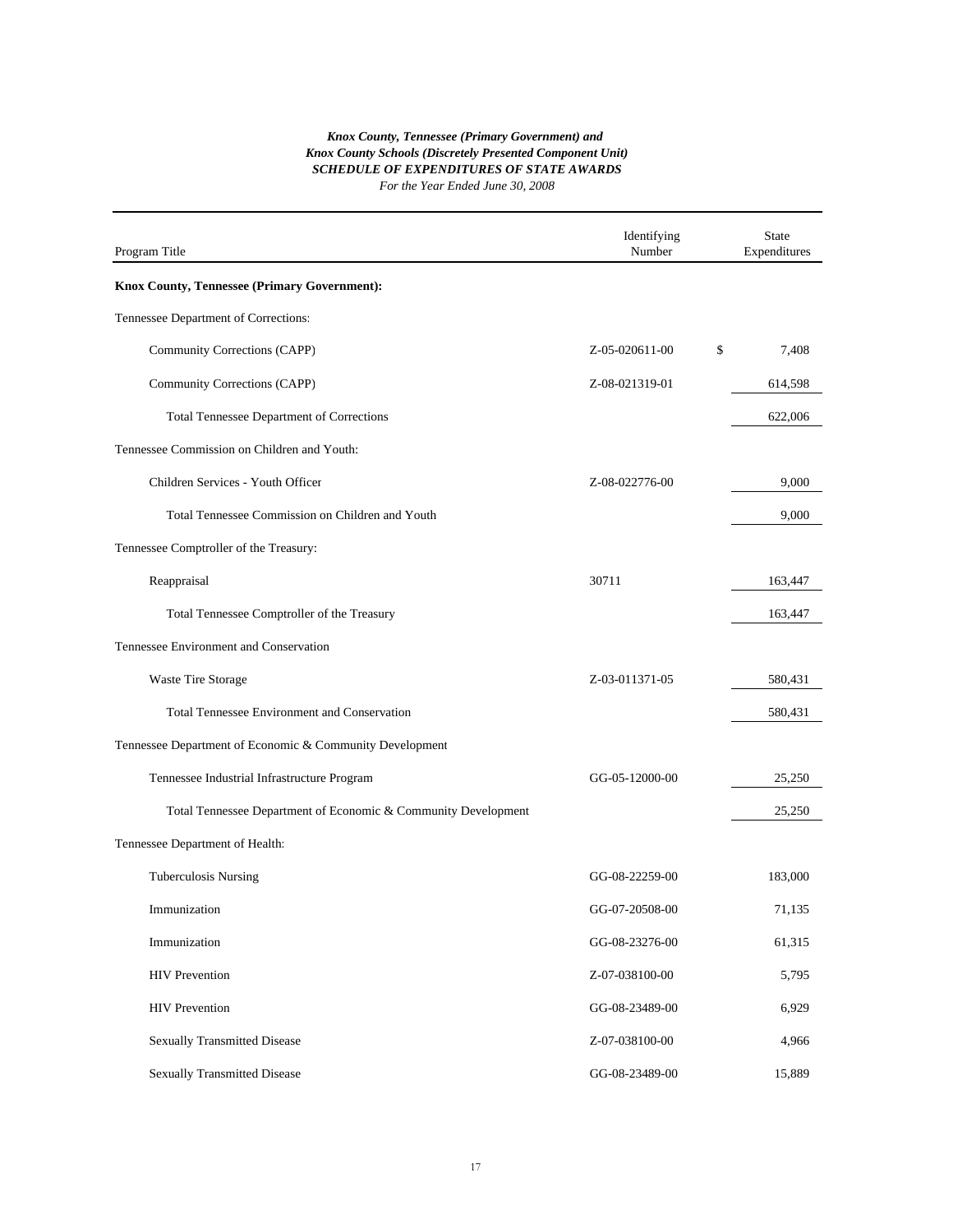#### *SCHEDULE OF EXPENDITURES OF STATE AWARDS (Continued) For the Year Ended June 30, 2008 Knox County Schools (Discretely Presented Component Unit) Knox County, Tennessee (Primary Government) and*

| Program Title                                            | Identifying<br>Number | <b>State</b><br>Expenditures |
|----------------------------------------------------------|-----------------------|------------------------------|
| Knox County, Tennessee (Primary Government) (continued): |                       |                              |
| Tennessee Department of Health (continued):              |                       |                              |
| Tobacco Use Prevention - 2008                            | GG-08-23518-00        | \$<br>15,050                 |
| Family Planning                                          | GU-08-22273-01        | 40,400                       |
| Oral Health                                              | GG-08-21930-00        | 215,700                      |
| <b>Adolescent Pregnancy</b>                              | GG-08-20738-00        | 50,000                       |
| Health Community Development                             | GG-08-21424-00        | 126,129                      |
| Vitamin Supplement                                       | 354                   | 108,377                      |
| <b>EPSDT</b> Tenndercare                                 | GG-08-21827-00        | 280,922                      |
| Children's Special Services                              | GG-08-21931-00        | 50,247                       |
| Flu Pandemic Preparedness                                | GG-07-20775-00        | 1,457                        |
| Help Us Grow Successfully                                | GG-08-21935-01        | 124,132                      |
| Total Tennessee Department of Health                     |                       | 1,361,443                    |
| Tennessee Administrative Office of the Courts:           |                       |                              |
| Court Audio-Visual Enhancement                           | N/A                   | 7,390                        |
| <b>Court Security Enhancement</b>                        | N/A                   | 14,873                       |
| Total Tennessee Administrative Office of the Courts      |                       | 22,263                       |
| Tennessee Department of State:                           |                       |                              |
| <b>Community Enhancement Grants:</b>                     |                       |                              |
| Knox County Community Grants-Parks and Recreation        | N/A                   | 3,098                        |
| Knox County Community Grants-Senior Centers              | N/A                   | 275                          |
| Sheriff's Sr. Citizen Awareness Network (SCAN)           | N/A                   | 4,058                        |
| Total Tennessee Department of State                      |                       | 7,431                        |
| Tennessee Department of the Military:                    |                       |                              |
| <b>TEMA Stormwater Management</b>                        | GG-02-09793-01        | 147                          |
| Total Tennessee Department of the Military               |                       | 147                          |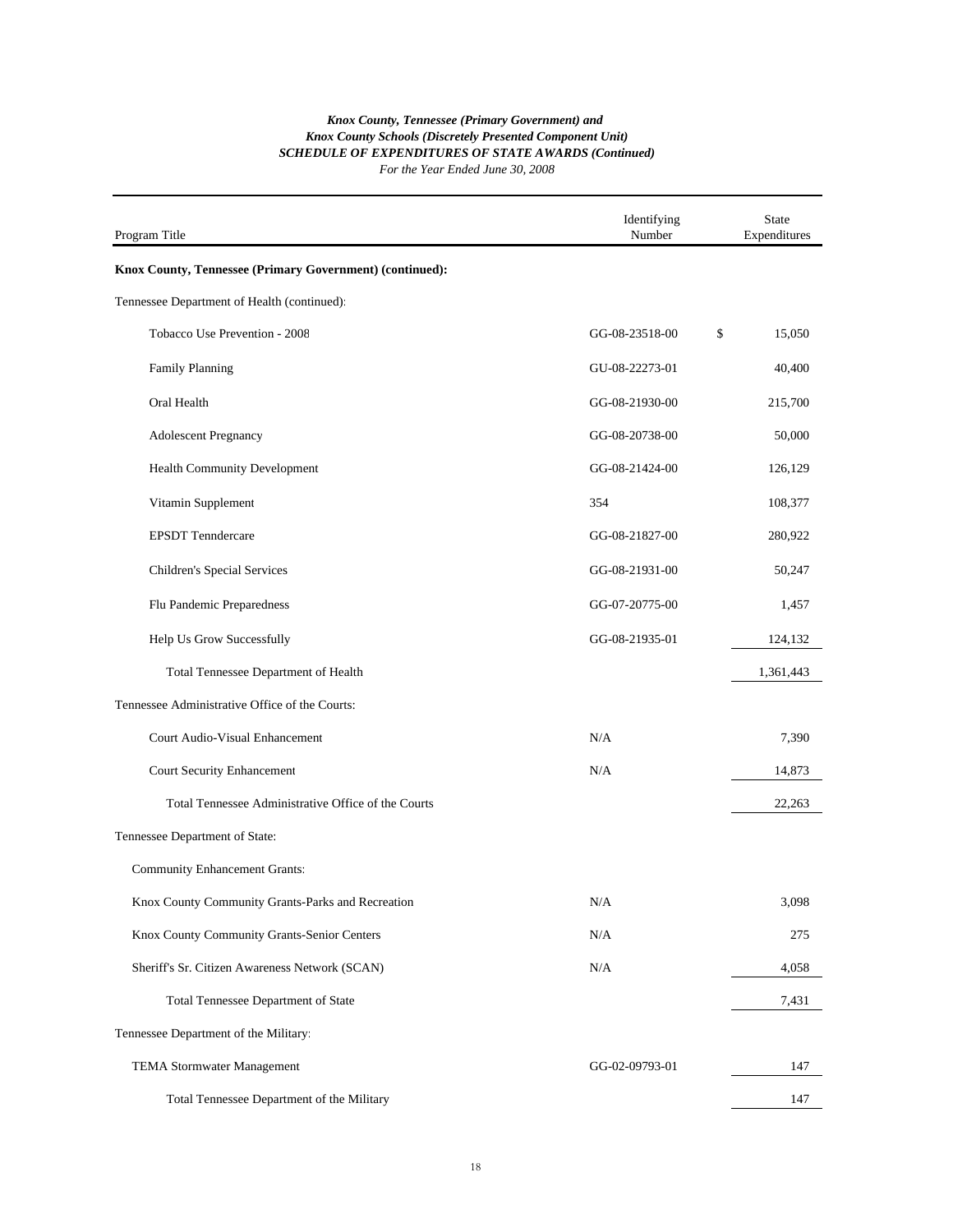| Program Title                                                    | Identifying<br>Number | <b>State</b><br>Expenditures |
|------------------------------------------------------------------|-----------------------|------------------------------|
| <b>Knox County, Tennessee (Primary Government) (continued):</b>  |                       |                              |
| Tennessee Department of Transportation:                          |                       |                              |
| Litter Grant                                                     | 7-08-20182-00         | \$<br>114,926                |
| <b>Total Tennessee Department of Transportation</b>              |                       | 114,926                      |
| Total State Financial Assistance--Knox County Primary Government |                       | \$<br>2.906.344              |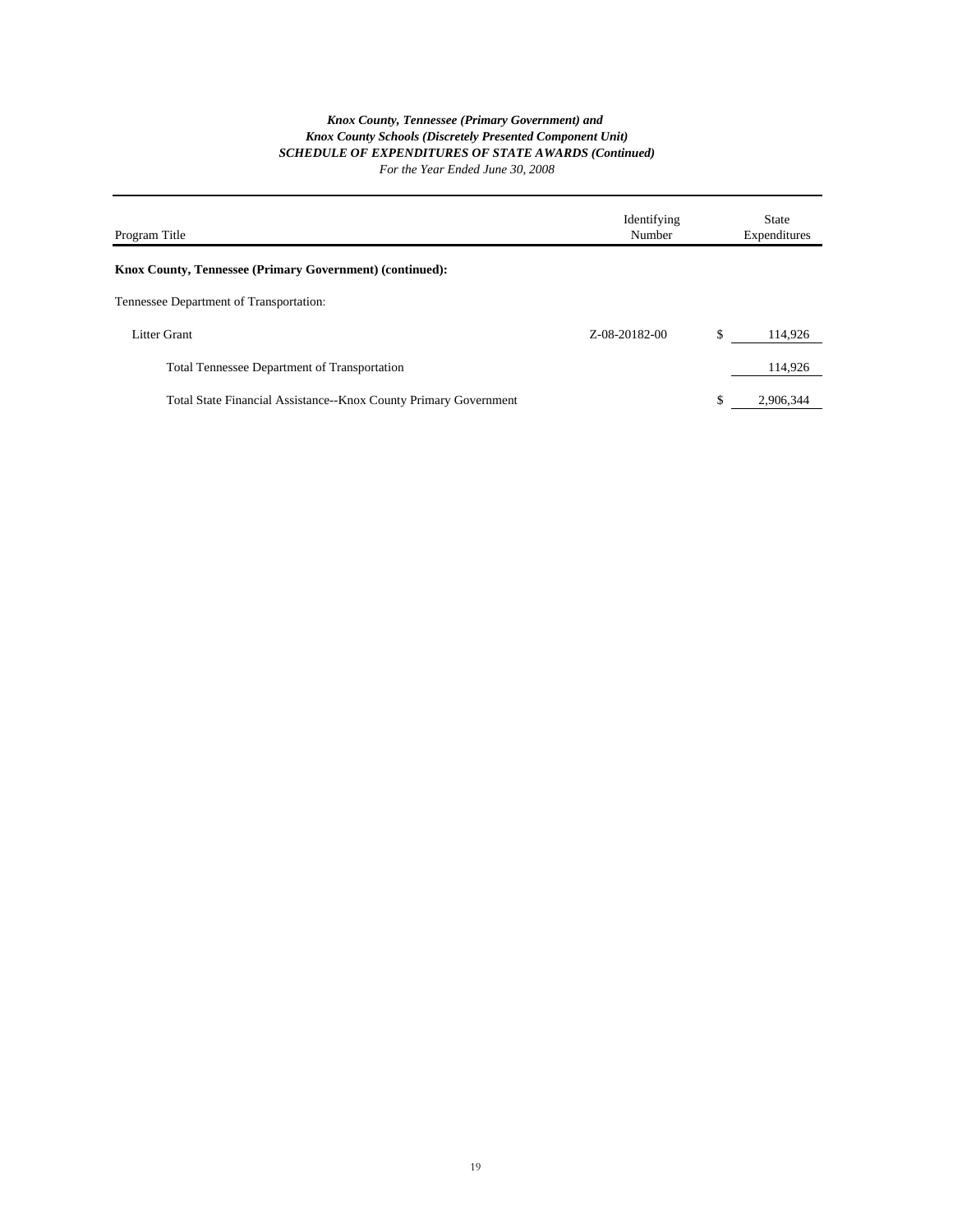| Program Title                                                          | Identifying<br>Number | <b>State</b><br>Expenditures |
|------------------------------------------------------------------------|-----------------------|------------------------------|
| Knox County Schools (Component Unit):                                  |                       |                              |
| Tennessee Department of Education:                                     |                       |                              |
| Safe Schools                                                           | 2007-2008             | \$<br>67,360                 |
| Safe Schools                                                           | 2006-2007             | 130,142                      |
| Early Childhood - Pilot                                                | 2008                  | 131,241                      |
| Early Childhood - Lottery                                              | 2008                  | 524,963                      |
| Early Childhood - State                                                | 2008                  | 902,878                      |
| Family Resource Center                                                 | 2008                  | 33,300                       |
| Coordinated School Health                                              | MO4                   | 190,000                      |
| Total Tennessee Department of Education                                |                       | 1,979,884                    |
| Tennessee Department of Labor and Workforce Development                |                       |                              |
| <b>Adult Basic Education</b>                                           | Z-08-020798-00        | 77,110                       |
| <b>Adult Education - State</b>                                         | Z-08-201226-00        | 50,971                       |
| <b>EL Civics</b>                                                       | Z-08-21213-00         | 12,493                       |
| EL Civics - Xtra                                                       | Z-08-23126-00         | 4,919                        |
| Total Tennessee Department of Labor and Workforce Development          |                       | 145,493                      |
| Total Federal Financial Assistance--Knox County Schools Component Unit |                       | 2,125,377                    |
| <b>Total State Financial Assistance</b>                                |                       | \$<br>5,031,721              |

The accompanying notes are an integral part of the schedule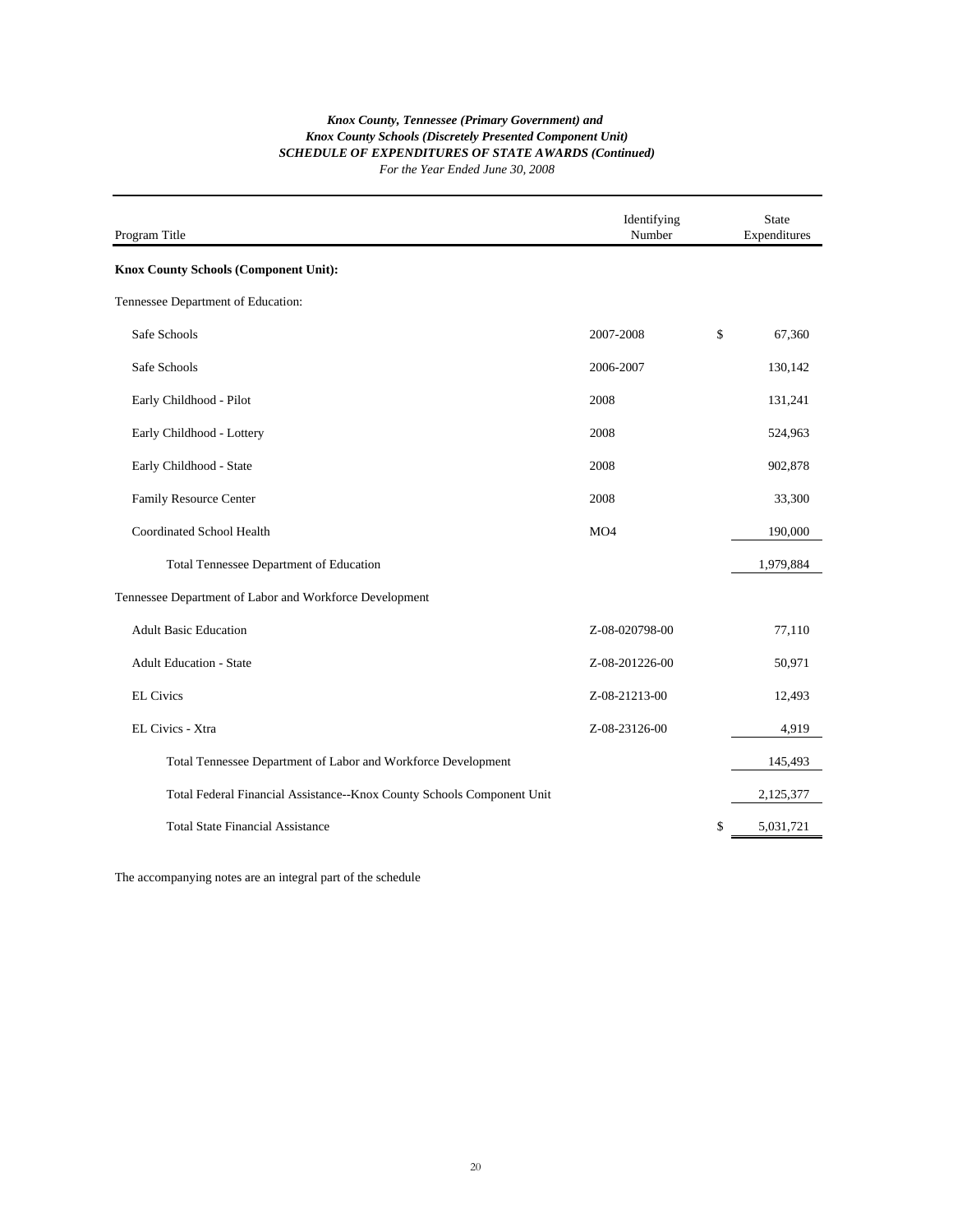#### Notes to Schedules of Expenditures of Federal and State Awards

Year ended June 30, 2008

#### **(1) Basis of Presentation**

The accompanying schedule of expenditures of federal awards includes the federal grant activity of Knox County, Tennessee, and its discretely presented component unit (the County), and is presented on the modified accrual basis of accounting. The information in this schedule is presented in accordance with the requirements of OMB Circular A-133, *Audits of States, Local Governments, and Non-Profit Organizations.* Therefore, some amounts presented in this schedule may differ from amounts presented in, or used in the preparation of, the Comprehensive Annual Financial Report.

Federal awards include all grants, contracts, and similar agreements entered into directly between the County and agencies and departments of the federal government, and all subawards to the County by nonfederal organizations pursuant to federal grants, contracts, and similar agreements.

In compliance with Tennessee state law, the accompanying schedule of expenditures of state awards is also included with this report. Such schedule presents all state funded financial awards, as defined by the State Comptroller's Office, and is prepared and presented in a manner consistent with the schedule of expenditures of federal awards.

#### **(2) Loans Outstanding**

The County had the following loan funding balances outstanding at June 30, 2008. All of the loan additions are represented by program expenditures, but only a portion comes from the federal grant with the remainder from program income:

| <b>Cluster / Program Title</b>                                          | <b>CFDA</b><br><b>Number</b> |          | <b>FY 2008 Loan</b><br><b>Funding</b> |    | Outstanding<br><b>Balance</b> |
|-------------------------------------------------------------------------|------------------------------|----------|---------------------------------------|----|-------------------------------|
| <b>Community Development Block Grants -</b><br><b>Entitlement Grant</b> | 14.218                       | <b>S</b> | 32.488                                | -S | 1.450.605                     |
| <b>HOME</b> Investment Partnership Programs                             | 14.239                       |          | 83.251                                |    | 1,157,628                     |

#### **(3) Subrecipients**

Of the federal expenditures presented in the schedule, the County provided federal awards to subrecipients as follows:

|                                                                  | <b>CFDA</b><br><b>Number</b> | <b>Amounts</b><br><b>Provided to</b><br><b>Subrecipients</b> |
|------------------------------------------------------------------|------------------------------|--------------------------------------------------------------|
| Community Development Block Grants -<br><b>Entitlement Grant</b> | 14.218                       | 626,006                                                      |
| <b>HOME</b> Investment Partnership Programs                      | 14.239                       | 78,883                                                       |
| Prevention and Treatment of Substance Abuse - Block Grant        | 93.959                       | 70,000                                                       |
| <b>Total Subrecipient Awards</b>                                 |                              | 774,889                                                      |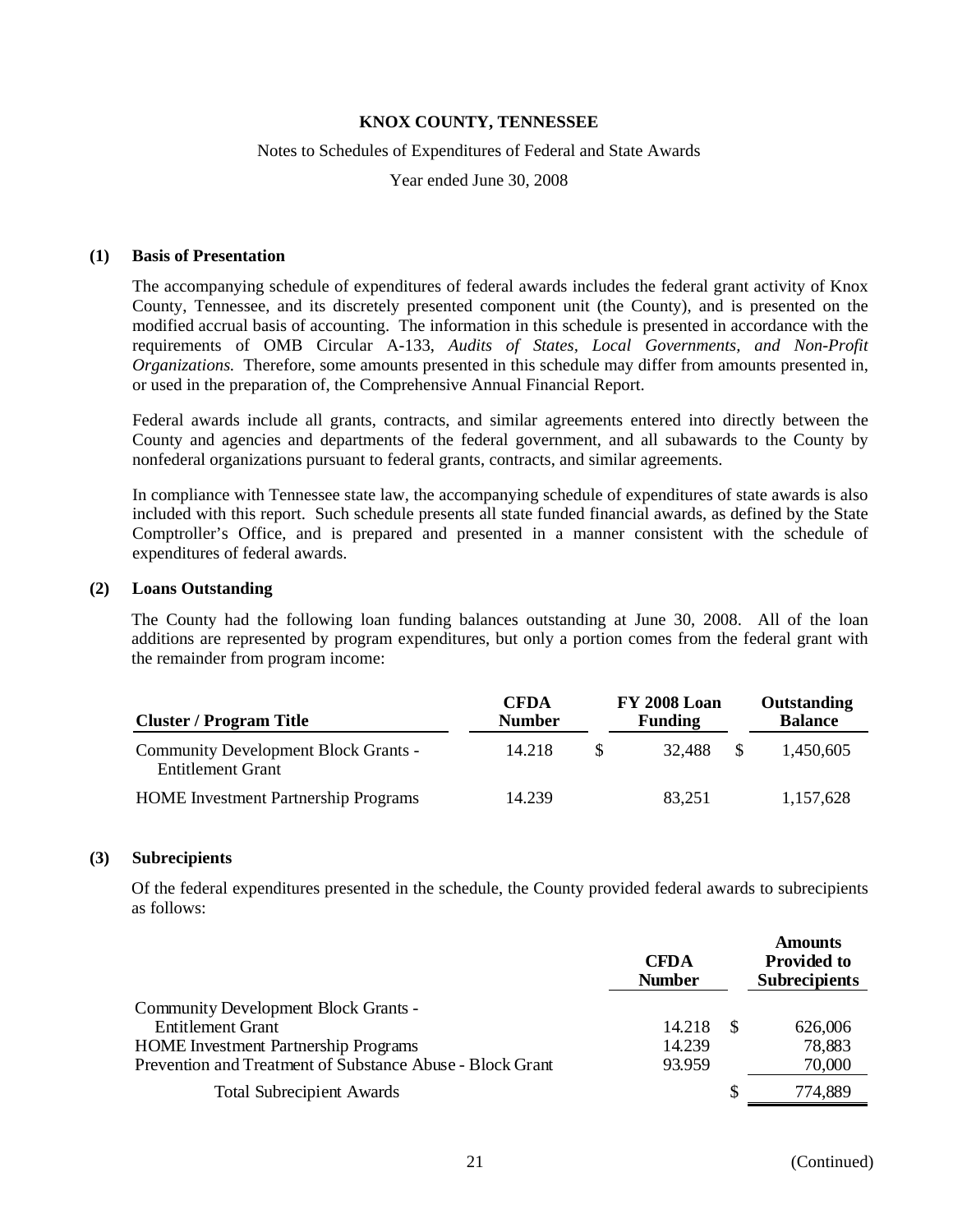#### Notes to Schedules of Expenditures of Federal and State Awards

Year ended June 30, 2008

#### **(4) Non-cash Assistance**

The County is the recipient of certain federal awards that do not result in cash receipts or disbursements, including distribution of U.S. Department of Agriculture (USDA) Food Commodities (CFDA No. 10.550), which are valued based on a USDA price list obtained from the Tennessee Department of Health.

#### **(5) Indirect Costs**

A number of the County's federal and state funded programs allow indirect costs to be charged and include them as a line item in the grant budget. However, if the grant budget does not specifically provide for indirect costs to be charged, none of the indirect costs are reported as costs to the grantor nor are the costs included or presented in the schedules of expenditures of federal and state awards.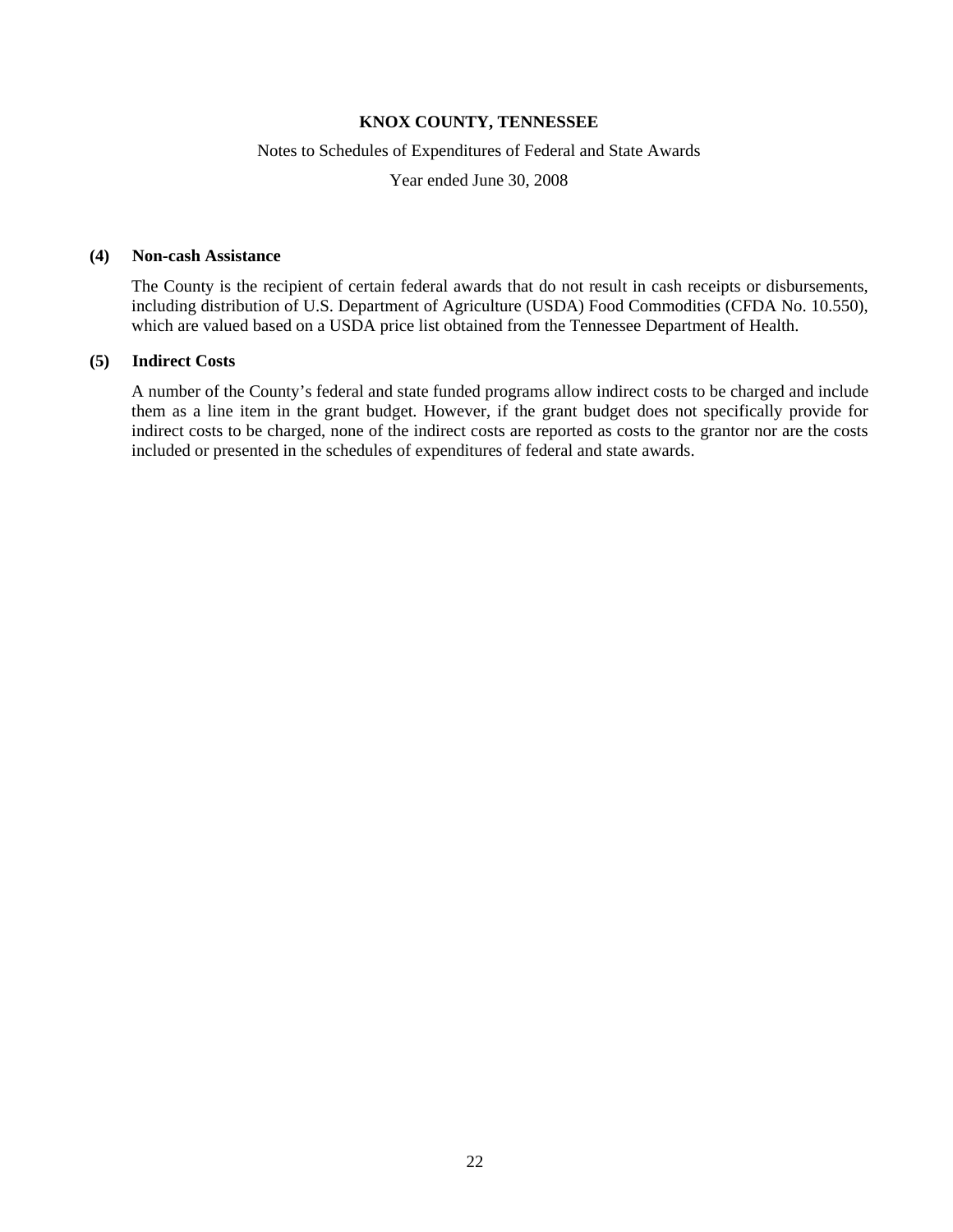#### Schedule of Findings and Questioned Costs

Year ended June 30, 2008

#### **(1) Summary of Auditors' Results**

- (a) The type of report issued on the basic financial statements: **Unqualified opinion**
- (b) Significant deficiencies in internal control was disclosed by the audit of the basic financial statements: **Yes – see note (2)**

Material weaknesses: **Yes – see note (2)**

- (c) Noncompliance which is material to the basic financial statements: **None**
- (d) Significant deficiencies in internal control over major programs: **Yes- see note (3)**

Material weaknesses: **Yes – see note (3)**

- (e) The type of report issued on compliance for major programs: **Qualified opinion**
- (f) Any audit findings which are required to reported under Section 510(a) of OMB Circular A-133: **Yes – see note (3)**
- (g) Major programs:

| Name of federal program or cluster<br><b>CFDA</b> number |                                            |  |
|----------------------------------------------------------|--------------------------------------------|--|
| <b>Child Nutrition Cluster:</b>                          |                                            |  |
| 10.553                                                   | National School Breakfast Program          |  |
| 10.555                                                   | National School Lunch Program              |  |
| Other Programs:                                          |                                            |  |
| 84.010A                                                  | Title I Grants to Local Education Agencies |  |

- (h) Dollar threshold used to distinguish between Type A and Type B programs: **\$1,515,744**
- (i) Auditee qualified as a low-risk auditee under Section .530 of OMB Circular A-133: **Yes**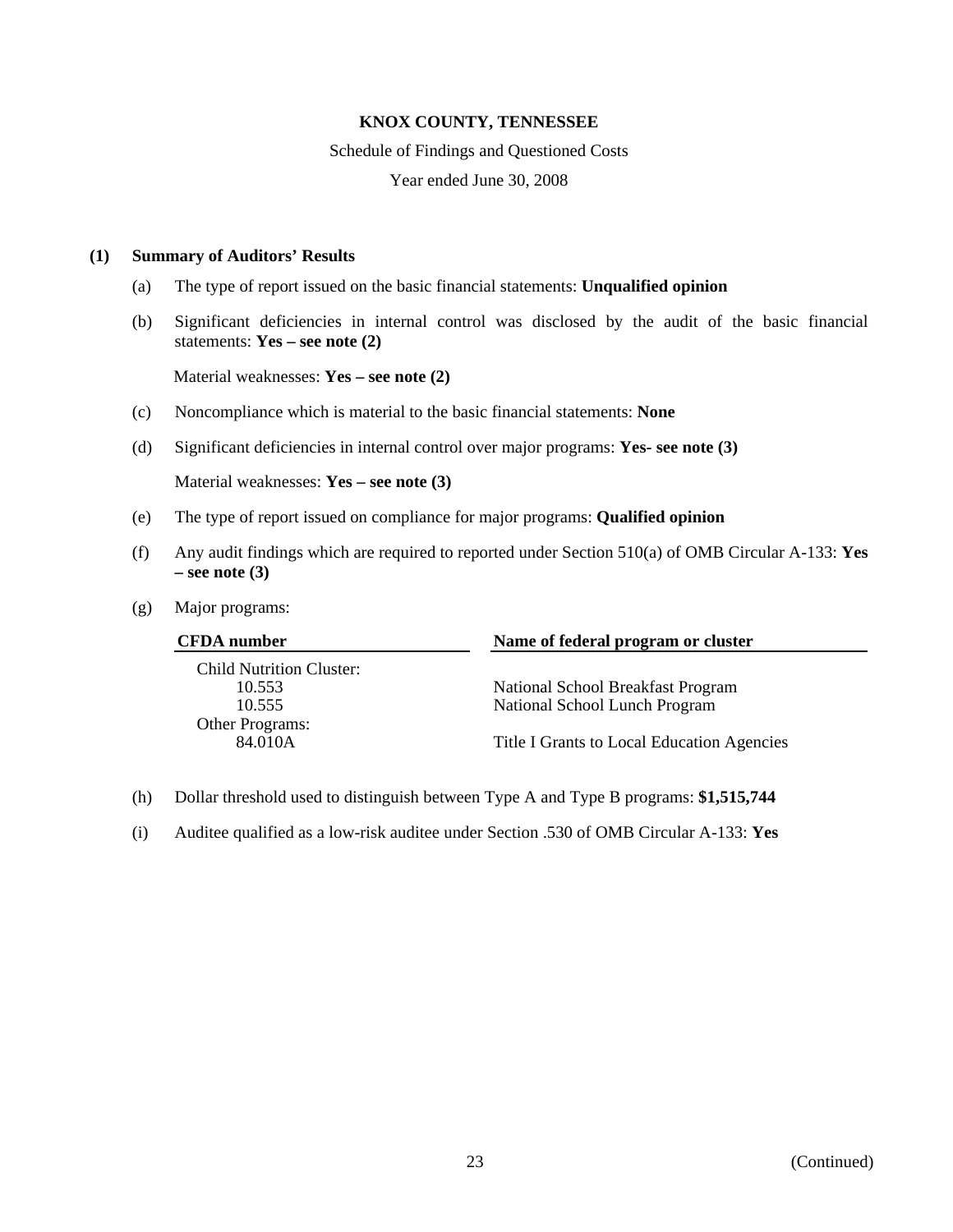Schedule of Findings and Questioned Costs

Year ended June 30, 2008

## **(2) Findings Relating to the Financial Statements Reported in Accordance with** *Government Auditing Standards***:**

#### **Material Weaknesses:**

#### **CONSTITUTIONAL OFFICERS**

#### *Finding 08-01: Consolidated Financial Reporting*

The Department of Finance requested that all of Knox County's constitutional offices provide reporting packages which provide detailed financial activity of those offices for inclusion in the CAFR. The Department of Finance has not historically been provided information by the constitutional offices in a format that can be used to develop the CAFR balances and disclosures. Upon inquiry of staff in the Constitutional Offices, we determined that, while data was prepared and reconciled by the Constitutional Offices for their internal reporting purposes, no such data was developed on a regular basis in the format required for development of the CAFR. Further, such information was also not provided in a manner that permits the Department of Finance to prepare clear, concise, and timely internal financial management reports such that management can obtain a complete overview of the County's overall financial position.

We recommend that all constitutional officers provide information at least quarterly, which includes information that is sufficiently detailed so that the Department of Finance can easily lift this information from the reporting packages and generate interim financial reports as needed for both internal and external reporting purposes. If system limitations prevent year-to-date information from being generated and provided, it should be the responsibility of the constitutional office to consolidate this activity in a detailed summary schedule that can be tied back to the supporting documentation.

#### *Management's Response*

Management concurs that information in the format used for financial reporting purposes has not been provided to the Department of Finance. It should be noted that, in years prior to the 2008 fiscal year, each office provided the underlying schedules and other information of its account balances and activity to the predecessor external auditing firms during the annual audit. Upon completion of the auditors' work in the various constitutional offices, the auditors worked with each office to prepare the schedules in the format required for the CAFR, and provided these schedules to the Department of Finance. This long-standing practice, agreed-to by management as well as by the predecessor auditors, was performed for consistency and convenience.

The Department of Finance will work with the management of each constitutional office to develop a reporting format, based on the schedules and reports that each office already generates from its records, that will result in preparation of the various schedules in the format needed for the CAFR. This information will be provided in the required format for the year ending June 30, 2009. The feasibility of preparing these schedules on an interim basis beginning with the upcoming fiscal year will be evaluated.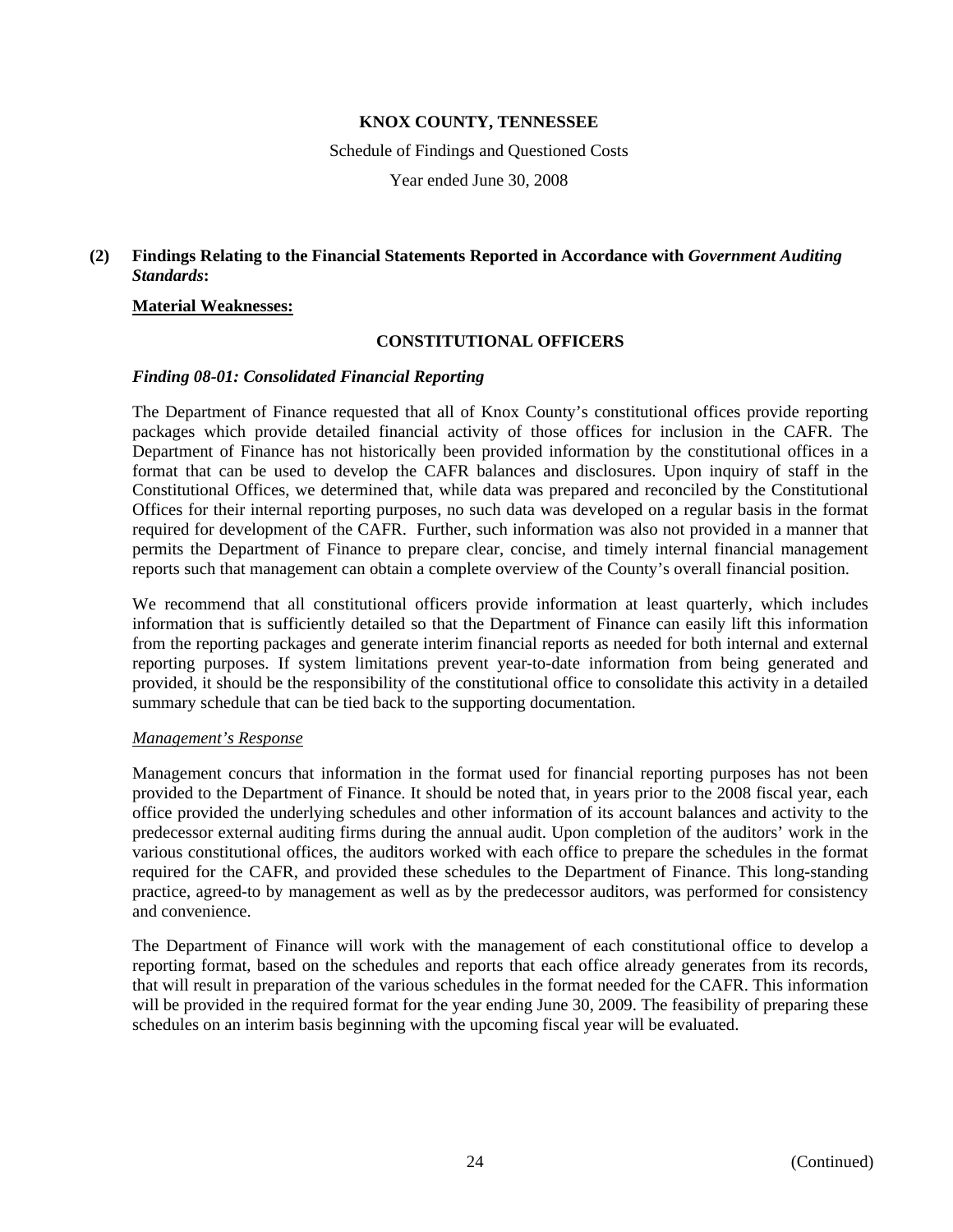Schedule of Findings and Questioned Costs

Year ended June 30, 2008

### *Finding 08-02: Other Specific Constitutional Officers Accounting Matters*

We also noted the following accounting matters related to various constitutional offices:

- The Trustee's Office had difficulty determining the appropriate level of activity to include in their CAFR balances because of various transfers among accounts which caused amounts to be double counted. Between the initial submission and the amounts presented in the final CAFR, total cash receipts and disbursements were adjusted by almost \$400 million.
- The County Clerk's office experienced a change in administration during fiscal year 2009, prior to the start of the 2008 financial statement audit. The accounting records for fiscal year 2008 were not well organized, and consultants needed to be hired to help the office close its books. We also observed that ten deposits out of thirty selected for testing were not made within three business days of receiving the funds as required by the state.
- Certain routine financial transactions and reports for the Criminal and Fourth Circuit Court (including actual financial statements) are recorded manually (handwritten), and no computer generated reports are utilized.

To address these weaknesses, we recommend:

- The Trustee's office develop a detailed schedule or reporting mechanism to properly identify and eliminate all duplicate transfer activity that exists in order to produce timely consolidated financial results.
- All deposits of tax payer money should be made in accordance with existing policies and procedures and state law.
- All financial data obtained by any Knox County entity should be recorded in a computerized system of record to increase the efficiency and reliability of the financial information. Any manually maintained financial information should be minimized.

#### *Management's Response*

#### *Trustee:*

The cash transactions handled by the Trustee's Office include numerous transactions between various cash accounts which, if not eliminated, would result in duplicate amounts reported in the Combined Schedule of Cash Receipts, Disbursements and Balances. As noted in the reply to the comment regarding "Consolidated Financial Reporting" for the Constitutional Offices, the practice in prior years had been for the Constitutional Offices to work with the predecessor auditors, providing financial schedules and activity information to the auditors who then provided the necessary schedules for the CAFR to the Department of Finance after the audit procedures had been completed. Of additional note is that the Trustee's Office experienced a significant amount of personnel turnover during the fiscal year due to the turmoil created by the various iterations of the Term Limit lawsuit decisions which affected several of the Constitutional **Offices** 

During the current year, the Trustee's Office, in compiling the required information, noted that the prior year schedules were difficult to follow but did create schedules for the fiscal year 2008 and did in fact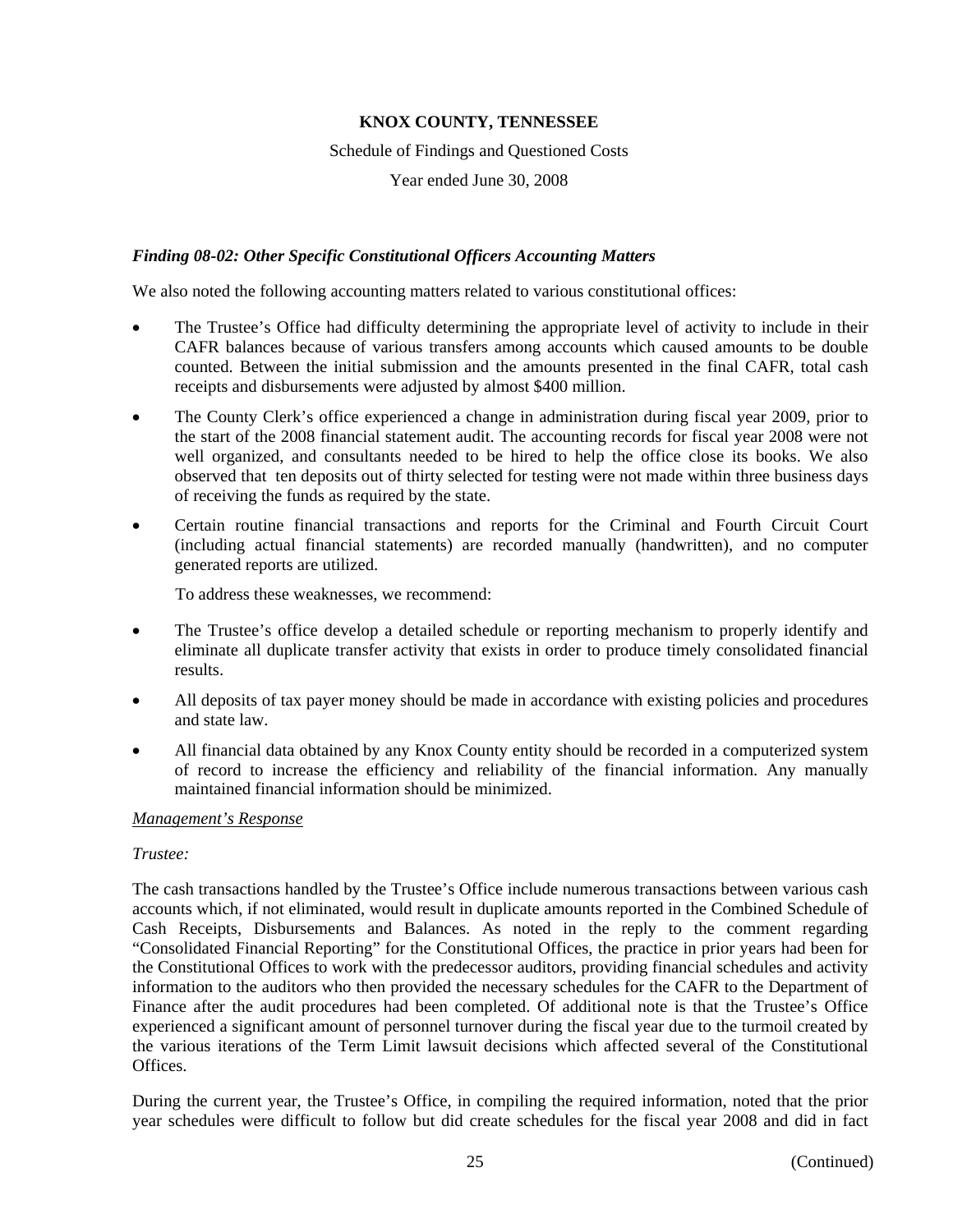#### Schedule of Findings and Questioned Costs

Year ended June 30, 2008

derive the necessary information. The "initial submission" was provided to the auditors with the explicit knowledge that the document was a work in progress. The Trustee's Office did continue the preparation of the CAFR schedules and generated the final amounts reported in the CAFR, and has already developed and implemented detailed procedures to follow in preparing these schedules for future years.

#### *County Clerk:*

The County Clerk's office experienced a change in administration during fiscal year 2009. With the change in administration, we have put procedures in place so that financial statements of the County Clerk's office are organized and that current personnel have books in order for the current fiscal year of 2009.

To address the weakness of deposits not being made within three business days, the County Clerk's office has put procedures in place to ensure that all deposits are timely and within and according to policies and procedures of state law. Deposits for transactions of money taken by the County Clerk's office are set as follows: All deposits for the prior day are received and deposited by the audit person in the downtown office within two working days. Two satellite offices have an audit person in place in the satellite office; the audit person verifies the prior day's work and the deposits are taken directly to the bank from the satellite office. The deposits made from the satellite offices are made within one working day.

### *Criminal and Fourth Circuit Court Clerk:*

The financial records in the General Sessions Court – Criminal Division and the Fourth Circuit Court are on a computerized system. The Information Technology Department is at this time updating the bookkeeping system in the Criminal Court to be completely computerized.

## **Significant Deficiency:**

## **GENERAL GOVERNMENT**

## *Finding 08-03: Actuarial Review of Information for the Healthcare Self Insurance Claims Liability*

The County established a self insured healthcare plan on January 1, 2008, but has not retained the services of a consulting actuary to review the claims experience to assist in the development of the liability for self insurance claims. The County estimated the liability for fiscal year 2008 based on a simple mathematical calculation without factoring in any historical County claims experience or other industry factors. At June 30, 2009, there will be significantly more claims history, and the current calculation being used may not be the most appropriate estimation methodology.

We recommend that the County hire an independent actuary to provide estimated incurred but not reported calculations and compile claims loss triangles based on actual claim lag and enrollment data by month since plan inception to support their analysis. This valuation should be the basis for the liability accrual recorded in the general ledger.

#### *Management's Response*

As noted above, the County has not retained the services of an actuary to assist in the development of the estimated liability for self-insurance claims related to the self-insured healthcare plan established during the fiscal year. It should be noted that the County is a member of a data cooperative, which has as one of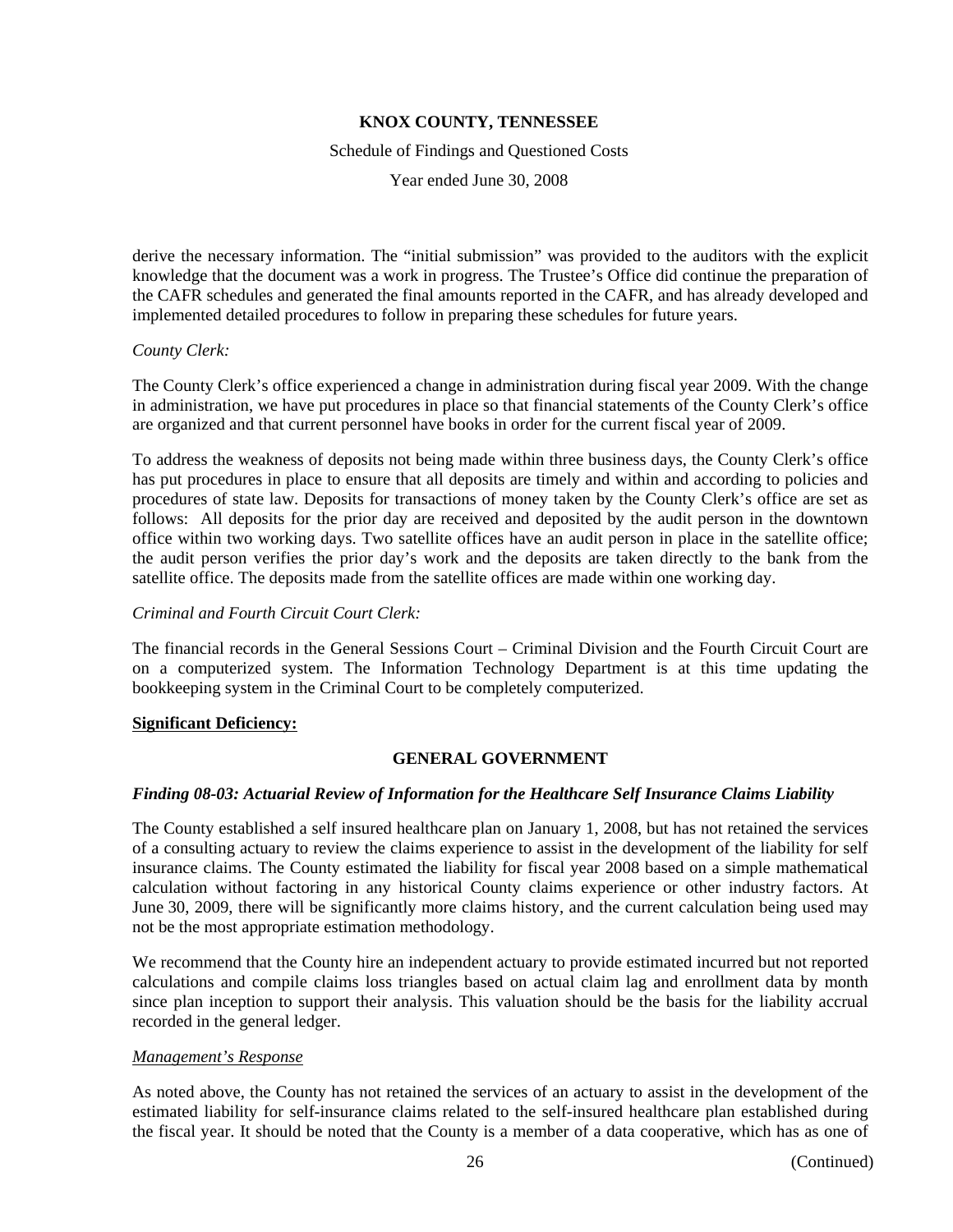Schedule of Findings and Questioned Costs

Year ended June 30, 2008

its functions the analysis of claims experience and comparison of such experience among various peer institutions. The County did use information received from this cooperative in evaluating the reasonableness of the liability for claims, including the provision of incurred but not reported claims (IBNR). The County also did factor in the County's own historical claims experience in developing the estimate.

Management of the County will obtain proposals from independent actuaries and present the proposals and the related costs of obtaining such services to County Commission. If Commission approves obtaining and paying for these services, the County will hire an independent actuary as recommended.

### **(3) Findings and Questioned Costs Relating to Federal Awards:**

#### **KNOX COUNTY SCHOOLS**

*Finding 08-04: Eligibility – Ineligible Students* 

| <b>Finding Type:</b>   | <b>Material Noncompliance and Material Weakness</b>                                       |
|------------------------|-------------------------------------------------------------------------------------------|
| $CFDA#$ :              | Various – Child Nutrition Cluster                                                         |
| <b>Federal Agency:</b> | U.S. Department of Agriculture, Passed through the Tennessee Department<br>of Agriculture |

**Federal Award Year: July 1, 2007 to June 30, 2008** 

#### *Requirement*

In accordance with Knox County Schools (the Schools) eligibility requirements which are identical to the federally determined guidelines, if the level of calculated family income falls below 130% of the federal poverty income level a student is entitled to free meals and if the family income falls between 130% and 185% of federal poverty level income a student is entitled to reduced price meals.

## *Condition*

We selected and reviewed a sample of 30 student applications to determine whether the amount of income reported by the household fell within the acceptable level to permit participation in the program. Two students receiving aid (one received free meals and the other received reduced price meals) should have been disqualified based upon the documented family income level. In addition, we selected and reviewed an additional sample of 30 student applications and verified that audit procedures were correctly performed by the Schools and reported as required by the federal government. We found that based on the requested documentation obtained by the Schools from the families that the reverification results reached by Knox County Schools for two of the students incorrectly indicated that no change should be made. Due to lack of appropriate oversight, expenditures were incurred without following the requirements of the published federal eligibility guidelines. As a result, Knox County Schools inappropriately granted students access to free or reduced meals.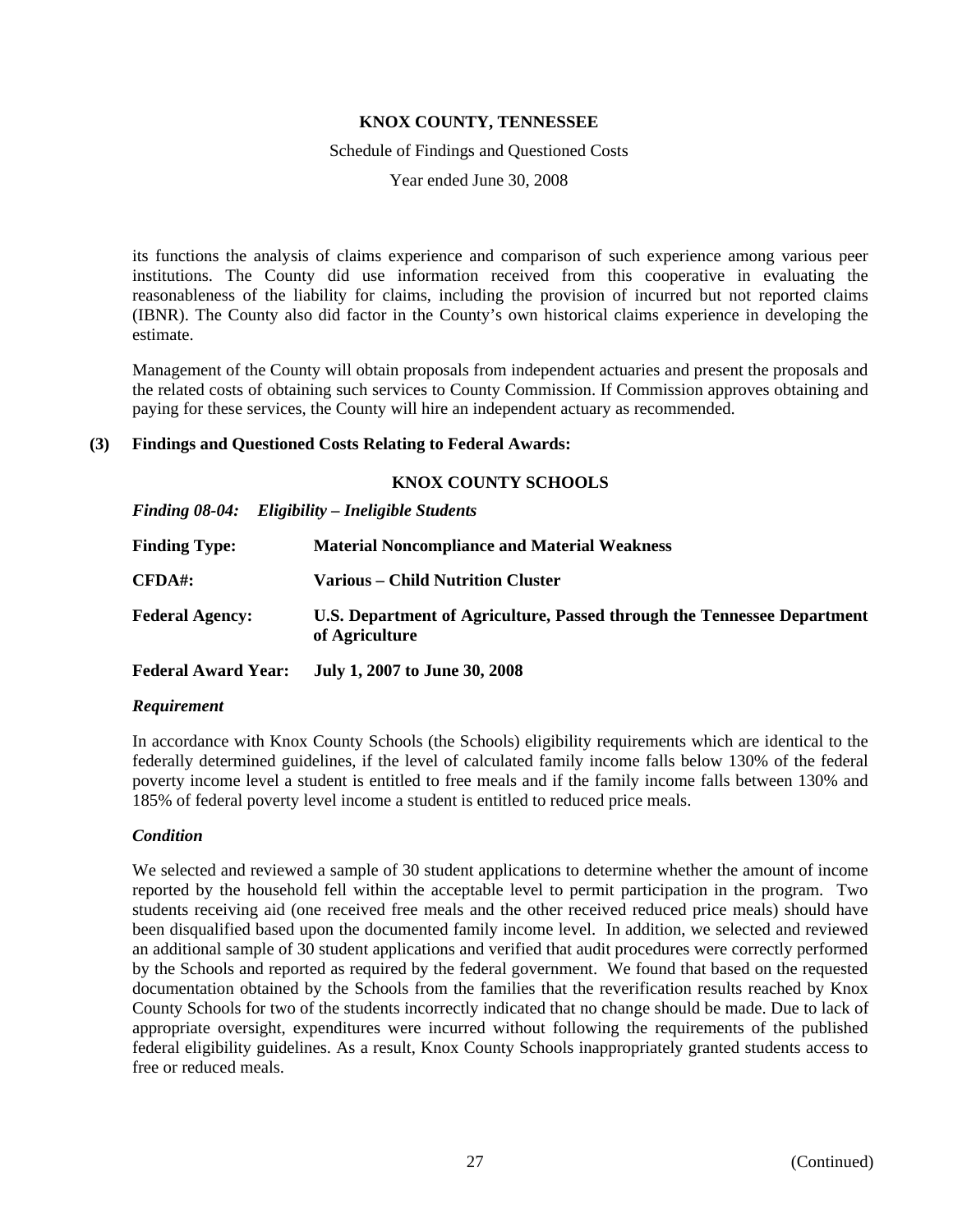Schedule of Findings and Questioned Costs

Year ended June 30, 2008

#### *Questioned Cost*

Per Knox County Schools verification summary report, KPMG noted that 4,390 students subject to verification were approved for free meals and 3,422 students were approved for reduced meals based on income/household size information submitted. Of the 60 students tested, four were identified (two of which received free meals, two which received reduced price meals) whom were not eligible for benefits under these programs. Total questioned costs for these 4 students totaled \$2,223.

#### *Possible Asserted Cause and Effect*

Due to lack of appropriate oversight, expenditures were incurred without following the requirements of the published federal eligibility guidelines. As a result, Knox County Schools inappropriately granted students access to free or reduced meals.

#### *Recommendation*

We recommend that Knox County Schools enhance its supervisory review procedures to ensure that only students who qualify for free or reduced meals receive them.

#### *Views of Responsible Management*

Knox County School Nutrition Program receives approximately 18,000 family applications annually. In following regulations set forth by USDA and in an effort to process applications in a timely manner; a number of office staff along with four or more Temp Services employees are trained and utilized in the processing of applications during the first thirty days of school.

Applications are scanned and information is verified by staff. Income information is listed on the application as to the frequency the income is received (weekly, every two weeks, twice a month and monthly). The income is converted to a monthly total and eligibility determined by the computer program and information, verified by staff. The errors in concern, were for last school year and therefore no letter of correction was made to the parents concerning a change in student's benefits. The accuracy of the determination of benefits is subject to human error. In an attempt to alleviate errors and correct oversights, a staff member will be assigned the responsibility to re-check all applications for accuracy of eligibility. Any and all household affected by the double checking of eligibility will be notified in writing of any changes to their children's benefits.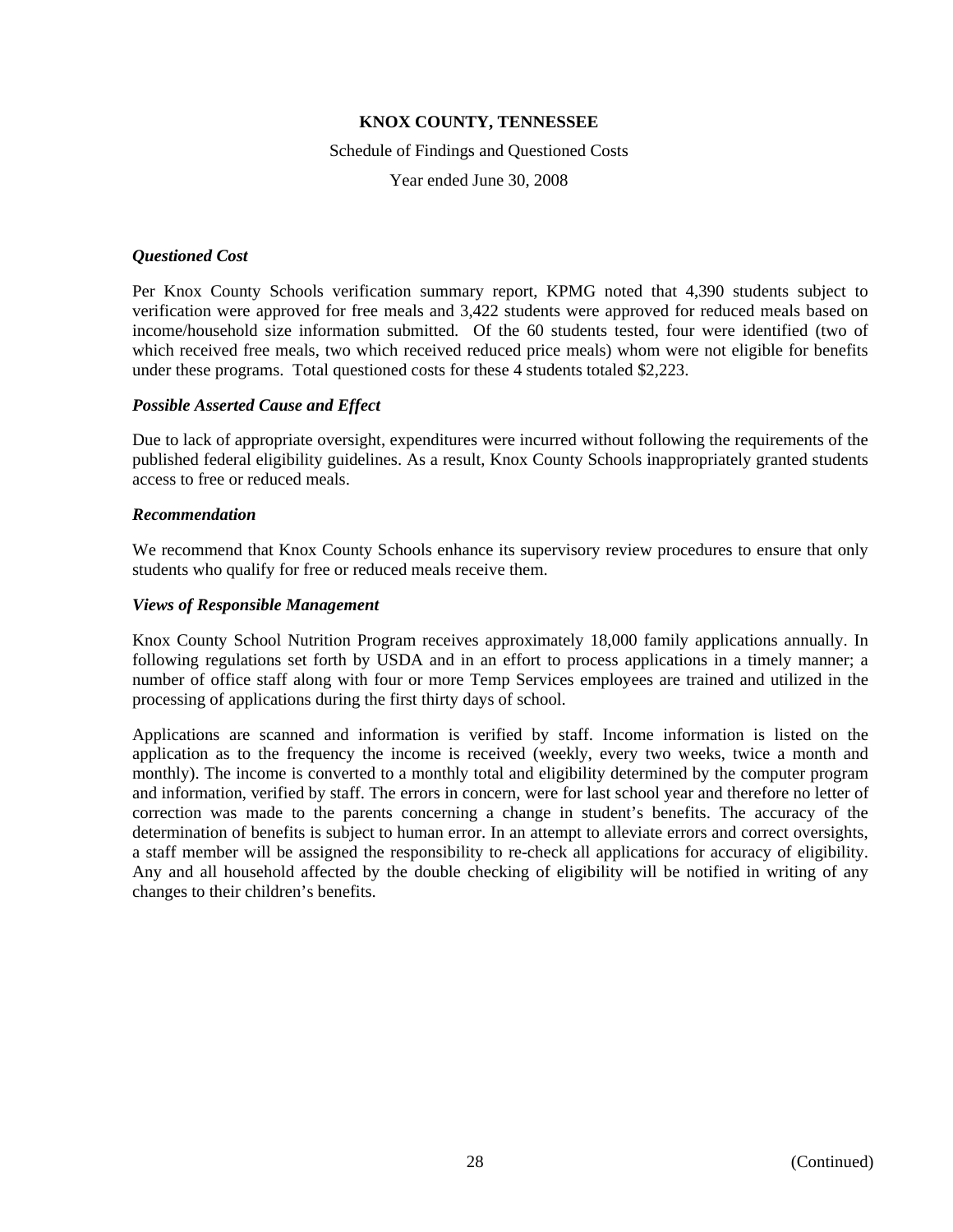Schedule of Findings and Questioned Costs

Year ended June 30, 2008

*Finding 08-05: Eligibility – Ineligible Students*  **Finding Type: Noncompliance and Material Weakness CFDA#: 84.010A – Title I Federal Agency: U.S. Department of Education, Passed through the Tennessee Department of Education Federal Award Year: July 1, 2007 to September 30, 2008** 

#### *Requirement*

When determining eligibility for Title I the federal government allows an entity to select a poverty measure from among a variety of defined data sources. In accordance with Knox County Schools' policy the defined data source utilized was the number of children eligible for free and reduced priced lunches.

#### *Condition*

We noted when performing testwork that the Title I program utilizes the number of children eligible for free and reduced priced lunches to determine a school's poverty level. This poverty level is then used to calculate and determine whether a school qualifies for funding and the amount of funding for which the school qualifies. Given that Title I is heavily reliant upon the statistics utilized from food services to determine school funding levels the award amounts could have been impacted if the exceptions had not existed. Any weaknesses in eligibility determination will impact the determination of the school's poverty level.

We selected and reviewed a sample of 30 student applications to determine whether the amount of income reported by the household fell within the acceptable level to permit participation in the program. Two students receiving aid (one received free meals and the other received reduced price meals) should have been disqualified based upon the documented family income level. In addition, we selected and reviewed an additional sample of 30 student applications and verified that audit procedures were correctly performed by the Schools and reported as required by the federal government. We found that based on the requested documentation obtained by the Schools from the families that audit results reached by Knox County Schools incorrectly indicated that no change should be made for two of the students, however based on the information provided one student who received free meals should have received reduced priced meals and one student who received reduced price meals should not have qualified.

As discussed above, we recommend that Knox County Schools enhance its supervisory review procedures to ensure that only students who qualify for free or reduced meals receive them and Title I to review the various approved federal poverty measures from the defined data sources and ensure that the source being utilized still remains the most appropriate one. Given that Title I is heavily reliant upon the statistics utilized from food services to determine school funding levels the award amounts could have been impacted if the exceptions had not existed.